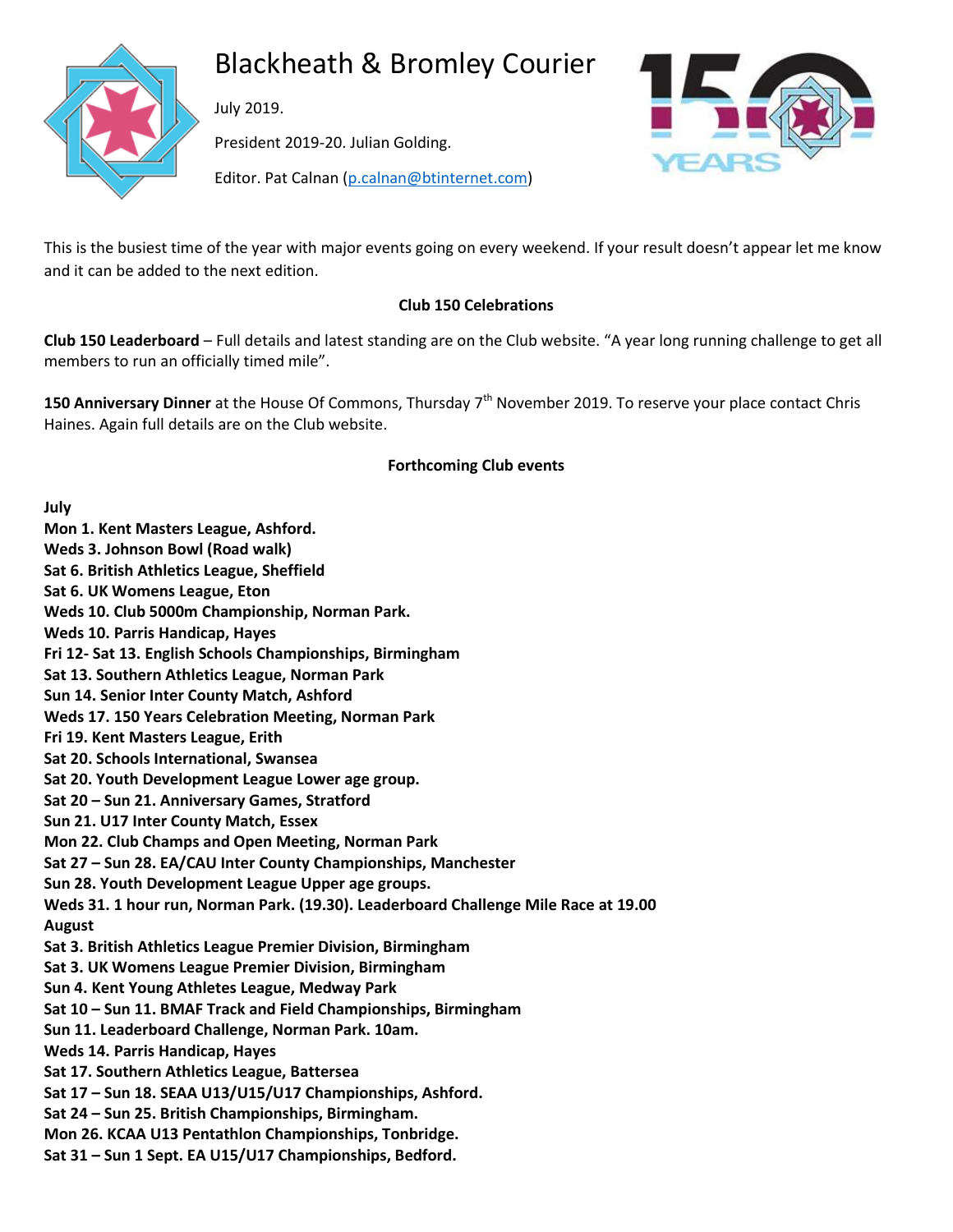#### **Social**

**Weds 14th August. BBQ after Parris Handicap.**

**Friday 27th September. Fund raising Wine Tasting and Quiz Night.** Tickets and info fro[m Claire\\_austridge@yahoo.co.uk](mailto:Claire_austridge@yahoo.co.uk)



*A Club social from the last Century. (photo by Steve Cluney)*

#### **Results for June 2019**

#### **1/6/19**

**BMC PB Classic, Milton Keynes**. 1500. A. 12 Aaron Ensor 4.17.37. H. 8. Lucrezia Polloni 4.47.48. 2000 s/chase. 6. Ben Gardiner 6.25.96. 1500 s/chase. Women. B. 4. Ellie Osmond 5.26.77.

**Moulton Open 5 Mile Walk**. 23. David Hoben 58.35.

**Parkruns. Bromley**. 6 Matthew Smith 18.34, 16 Ifetobi Salako 19.25, 23 Olivia Berry 19.50 (1st woman), 31 Damian Hayes 20.08, 66 Carys Firth 21.33, 114 Chris Swinfen 22.37, 214 Andy Tucker 24.55, 243 Sally Smith 25.51, 331 Tom Leeson 27.42, 332 John Leeson 27.43, 358 Bernard Wilson 28.07. **Bexley**. 380 George Collins 33.49. **Beckenham Place park**. 12 Clayton Aves 19.26, 19 Cornelius Griffin 20.15, 33 Jane Bradshaw 21.14, 76 David Beadle 24.03. **Royal Tunbridge Wells**. 60 Andy Everest 23.46. **Crystal Palace**. 3 Angus Harrington 17.51, 25 Lewis Warren 19.58, 75 Rod Harrington 22.28, 156 Glen Read 25.06. **Lloyd park**. 2 Jonathan Vintner 19.04. **Catterick.** 34 Arthur Starvis 19.35. **Hoblingwell.** 10 Nigel Haffenden 22.43, 12 Sally Haffenden 23.25, 24 Adrian Perry 26.10. **Dulwich**. 88 Nick Barber 20.43, 202 James Morris 23.16. **Orpington.** 22 Cameron Kelly-Gordon 22.25 (1st woman), 25 Isabella Louth 22.42, 162 Karen Desborough 32.57. **Great Lines, Medway**. 244 Graham Smith 33.20. **Tonbridge.** 142 Mark Ellison 24.06, 298 Mick Keene 27.47. **Kesgrave**. 1 Steve Cooper 17.09. **Exmouth**. 70 Bob Minting 22.42. **Catford.** 15 Paul Ross-Davies 20.20, 51 Barry Wetherilt 22.37. Dinton Pastures. 26 James Unwin 22.21. **Bethlem Royal Hospital**. 18 Jennie Butler 21.00 (1st woman), 39 Iain Swatton 22.43, 44 Ian Montgomery 23.01, 50 Jason Short 23.55, 100 Zoe Kingsmell 27.42, 142 Andrew Kingsmell 32.53.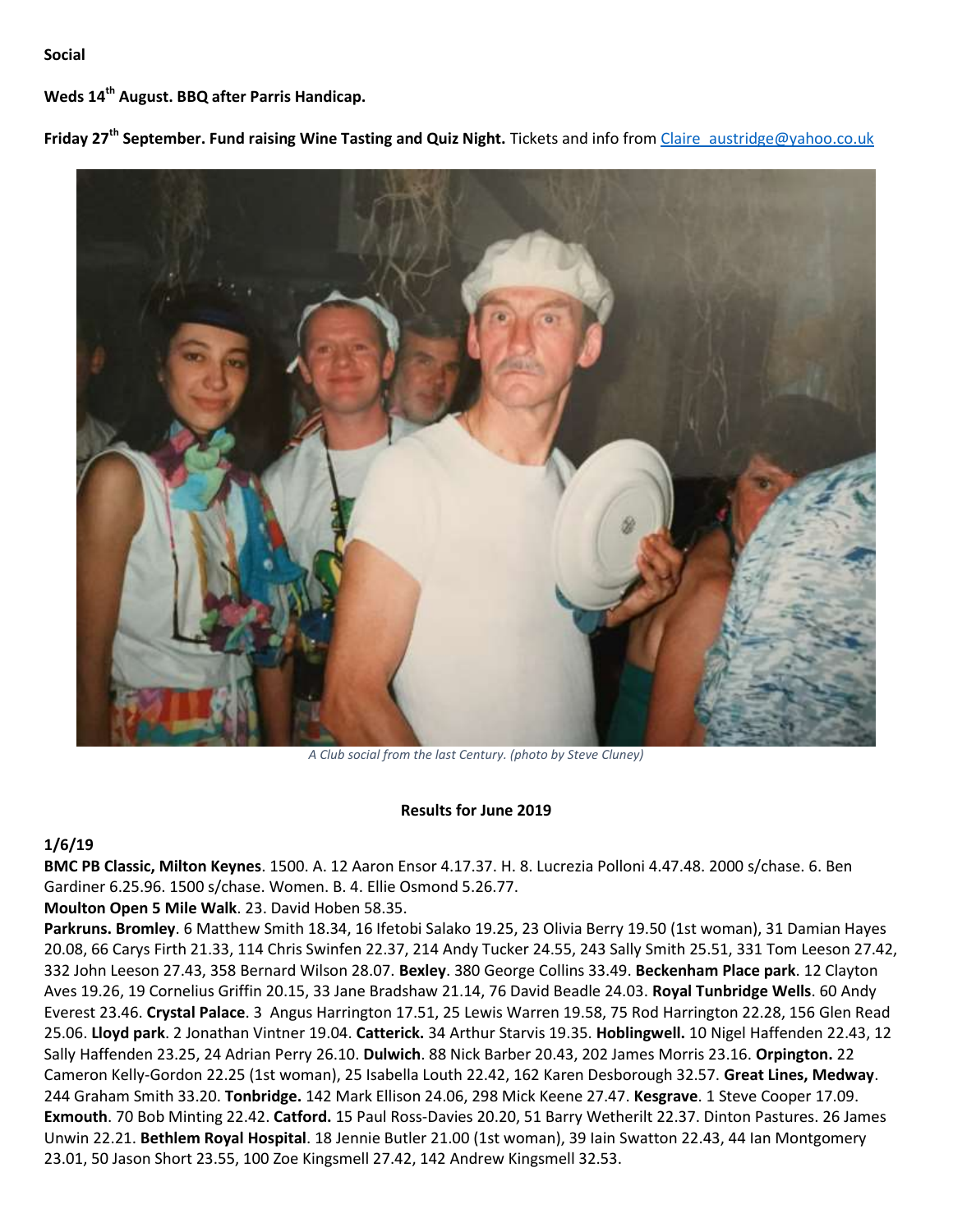### **1-2/6/19**

**South Of England Championships, Bedford**. **Senior Men**. 100. Ht 5. 2. Korede Awe 10.66 (1.0), Duayne Bovell DNF. Ht 6. Duayne Bovell (on his own, blocks slipped in heat) 11.04 (0.5). SF1. 6. Duayne Bovell 10.90 (2.4). SF2. 2. Korede Awe 10.51 (0.7). Final. 1. Korede Awe 10.44 (0.8). 400. Ht1. 3. Jordan Layne 49.81. Ht2. 7. Adam Herring 51.70. Ht5. 1. Dan Putnam 48.81. SF1. 1. Dan Putnam 47.41. SF2. Jordan Layne DNS. Final. 1. Dan Putnam 47.32. 110H. Ht1. 4. Reece Young 14.55 (0.0). Final. 7. Reece Young 15.18. 400H. Ht2. 1. Bailey Stickings 53.62, 2. Joe Fuggle 54.24, 4. Richard Morris 56.32. Final. 1. Bailey Stickings 52.54, 2. Joe Fuggle 52.55. Long Jump. 4. Jonathan Ilori 6.84. Triple Jump. 1. Jonathan Ilori 16.03. **Senior Women**. 100. Ht1. 1. Vivien Olatunji 12.20 (0.4). Ht2. 3. Modupe Shokunbe 12.3. Sf1. 4. Vivien Olatunji 12.31 (-2.5). SF2. 6. Modupe Shokunbe 12.39 (-0.2). Final. Vivien Olatunji DNS. 400. Ht2. 2. Rachel Dickens 55.59. Final. 3. Rachel Dickens 53.93. 400H. Ht2. 4. Sophie Elliss 66.27. HJ. 2. Deborah Martin 1.70. LJ. 1. Sarah Abrams 6.19 (1.4). TJ. 2. Zara Asante 12.95, 6. Allison Wilder 12.04. PV. 2. Sophie Dowson 3.70, 5. Christina Moore 3.40. HT. 2. Gemma Vickery 52.44. **Under 20 Men**. 100. Ht3. 1. Ethan Brown 10.87 (-0.7). SF2. 3. Ethan Brown 10.86 (1.5). Final. 4. Ethan Brown (0.0). 200. Ht1. 1. Ethan Brown 21.84 (1.6). Final. 1. Ethan Brown 21.29 (0.6). 1500. 7 Matthew Francis 4.06.31. 400H. 1. Alex O'Callaghan Brown 53.44. Long Jump. 1. Ben Sutton 6.93, 3. Myles Xavier 6.77. Discus. 5. Phillip Bartlett 41.06. Hammer. 1. Ben Hawkes 66.95, 3. Sam Illsley 51.84. **Under 20 Women**. 100. Ht2. 6. Funminiyi Olajide 12.48 (-0.1). 400. Ht2. 1. Louise Evans 55.57. Final. 1. Louise Evans 54.56. 100H. 2. Marcia Sey 13.60 (2.8), 3. Mallory Cluley 14.28, 6. Zoe Austridge 15.46. LJ. 3. Funminiyi Olajide 6.01 (1.5), 7. Zoe Martial 5.17 (0.9). TJ. 5. Jade Oni 12.12. PV. Lois Warden N/H. DT. 5. Hannah Macaulay 37.31. JT. 1. Lauren Farley 45.33, 2. Eloise Locke 40.47.

#### **2/6/19.**

**Surrey and Sussex County Masters Championships Kingston.** Men. Pole vault. 7. Alan Hardy M60 2.25. Women. 100. W60. 1. Helen Godsell 14.73 (-0.2). 200. W55. 1. Helen Godsell 30.73 (-2.2)

**Kent Young Athletes League, Division One**. Under 15 Boys. 100. A. 5. Ben Platt 12.5. B. 1. Adam Islam-Medeaux 12.0. 200. A. 1. Connor Sutton 23.8. B. 4. Kieran Blake 26.3. 800. A. 2. Thomas Sugden 2.19.4. B. 3. Archie Whitehead 2.36.7. 80H. A. 3. Oliver Robertson 12.8. B. 5. Jonathan Ellerton 15.6. 2000 walk. A. 2. Jonathan Ellerton 14.20.9. B. -. HJ. A. 5. Oliver Robertson 1.50. B. 3. Ben Platt 1.40. LJ.A. 1. Connor Sutton 5.61. B. -. SP. A. 2. Brydon Duncan 11.49. B. 2. Kieran Blake 9.21. DT. A. 2. Brydon Duncan 29.06. B. -. JT. A. 1. Ben Platt 39.31. B. 3. Joshua Buddle Smith 24.61. 4x100. 1. B&B (Adam Islam-Medeaux, Oliver Robertson, Ben Platt, Connor Sutton) 48.1. 4x300. 1. B&B (Adam Islam-Medeaux, Oliver Robertson, Kieran Blake, Connor Sutton) 2.40.3. 1. B&B 153.5, 2. Medway & Maidstone 142, 3. Bexley 135.5, 4. Paddock Wood/Folkestone RC 1. 128, 5. Tonbridge AC 1 117, 6. Tonbridge AC 2/ Judd School 103, 7. Ashford 86, 8. Invicta East Kent 33. Under 15 Girls. 100. A. 1. Faith Akinbileje 13.0. B. 1. Emily Kerr 13.2. 200. A. 3. Sophie Kerr 27.5. B. 1. Rianna Rennie 27.3. 800. A. 2. Lily Meers 2.24.7. B. 1. Faith Mpassy 2.28.0. 75H. A. 3. Emily Algeo 12.8. B. 3. Abigail Smith 13.1. 2000W. A. 1. Abigail Smith 11.21.6. B.-. HJ. A. 6. Elena Duncombe 1.35. B. 4. Faith Mpassy 1.30. LJ. A. 3. Emily Algeo 4.42. B. 3. Elena Duncombe 4.13. SP. A. 2. Rianna Rennie 10.84. B.2. Natalia O'Docherty-Veru 7.27. HT. A. 3. Sofia Elliott 30.51. B. 4. Amelie Willars 16.47. JT. A. 3. Rianna Rennie 29.81. B. 4. Emily Algeo 15.23. 4x100. 1. B&B (Sophie Kerr, Faith Akinbileje, Rianna Rennie, Emily Kerr) 51.6. 4x300. 1. B&B (Cameron Kelly Gordon, Lily Meers, Abigail Smith, Faith Mpassy) 3.02.9. 1. B&B 168, 2. Tonbridge AC 1 156, 3. Bexley 116.5, 4. Tonbridge AC 2/ Judd School 110.5, 5. Ashford 110, 6. Paddock WoodAC/Folkestone RC 1 102.5, 7. Medway & Maidstone 98, 8. Invicta East Kent 73.5. Under 13 Boys. A. 100. 1. Zuriel Nwogwugwu 13.1. B. 4. Andrew Nikoro 14.5. 200. A. 2. Rayhan Mourtada 27.6. B. 2. Jasper Brooks 29.1. 800. A. 1. Alex Middleton 2.27.0. B. 2. Josh Healy 2.33.9. 75H. A.2. Rayhan Mourtada 12.9. B. 1. Andrew Nikoro 13.6. 1000W. A.-. B.-. HJ. A. 3. Finn Kitteridge 1.30. B. 2. Andrew Nikoro 1.25. LJ. A. 2. Zuriel Nwogwugwu 4.48. B. 1. Jasper Brooks 3.97. SP. A. 2 Max Kennedy 7.87. B.2. Finn Kitteridge 6.83. DT. A. 3. Max Kennedy 16.31. B.-. JT. A. 1. Max Kennedy 34.48. B. 1. Finn Kitteridge 28.52. 4x100. 2. B&B (Jasper Brooks, Rayhan Mourtada, Andrew Nikoro, Zuriel Nwogwugwu) 55.2. 1. Tonbridge AC 1. 161.5, 2. B&B 154, 3. Medway & Maidstone 137, 4. Tonbridge AC 2/ Judd School 122.5, 5. Paddock Wood AC/Folkestone RC 1 104.5, 6. Ashford 66, 7. Invicta East Kent 39.5, 8. Bexley 30. Under 13 Girls. 75. A. 1. Adaeze Anele 10.3. B. 2. Alexia Moren-Rosado 10.9. 150. A. Nina Whitter 20.3. B. 2. Alexia Moren-Rosado 21.9. 800. A. 2. India Blakey 2.34.0. B. 2. Francesca Middleton 2.44.0. 70H. A. 4=. Amber Cockburn 12.7. B. 1. Daisy Snell 12.3. 1000W. A. 1. Carla Forsyth 5.34.4. B.-. HJ. A. 1. Nina Whitter 1.40. B. 1. Daisy Snell 1.35. LJ. A. 1. Daisy Snell 4.41. B. 2. Amber Cockburn 3.78. SP. A. 4. Madeline Marston 6.47. B. 5. Erin Simpson 5.53. DT. A. 2. Erin Simpson 17.71. B. -. HT. A. 4. Amber Cockburn 10.56. B. -. 4X100. 1. B&B (Daisy Snell, Adaeze Anele, Alexia Moren-Rosado, Nina Whitter) 54.4. 1. B&B 154.5, 2. Tonbridge AC 1 146.5, 3. Bexley 146, 4. Invicta East Kent 108, 5. Ashford 103.5, 6. Tonbridge AC 2/Judd School 89, 7. Medway & Maidstone 76.5, 8. Paddock Wood AC/Folkestone RC 1 69. Overall Points 1. B&B 655, 2. Tonbridge AC 1 606, 3. Medway & Maidstone 478.5, 4. Bexley 453, 5. Tonbridge AC 2/Judd School 450, 6. Paddock Wood/ Folkestone RC1 429, 7. Ashford 390.5, 8. Invicta East Kent 269.

**Kent Young Athletes Division Two, Tonbridge**. Under 15 Boys. 100. A. 4. Ethan Alapafuja 13.3. B. 4. Mike Sudolski 13.7. 200. A. 4. Nathan Firla 26.8. B. 2. Ethan Alapafuja 27.0. 800. A. 3. Sam Stuart 2.26.4. B. 2. Oscar Witcombe 2.31.0. 80H. A.-. B. -.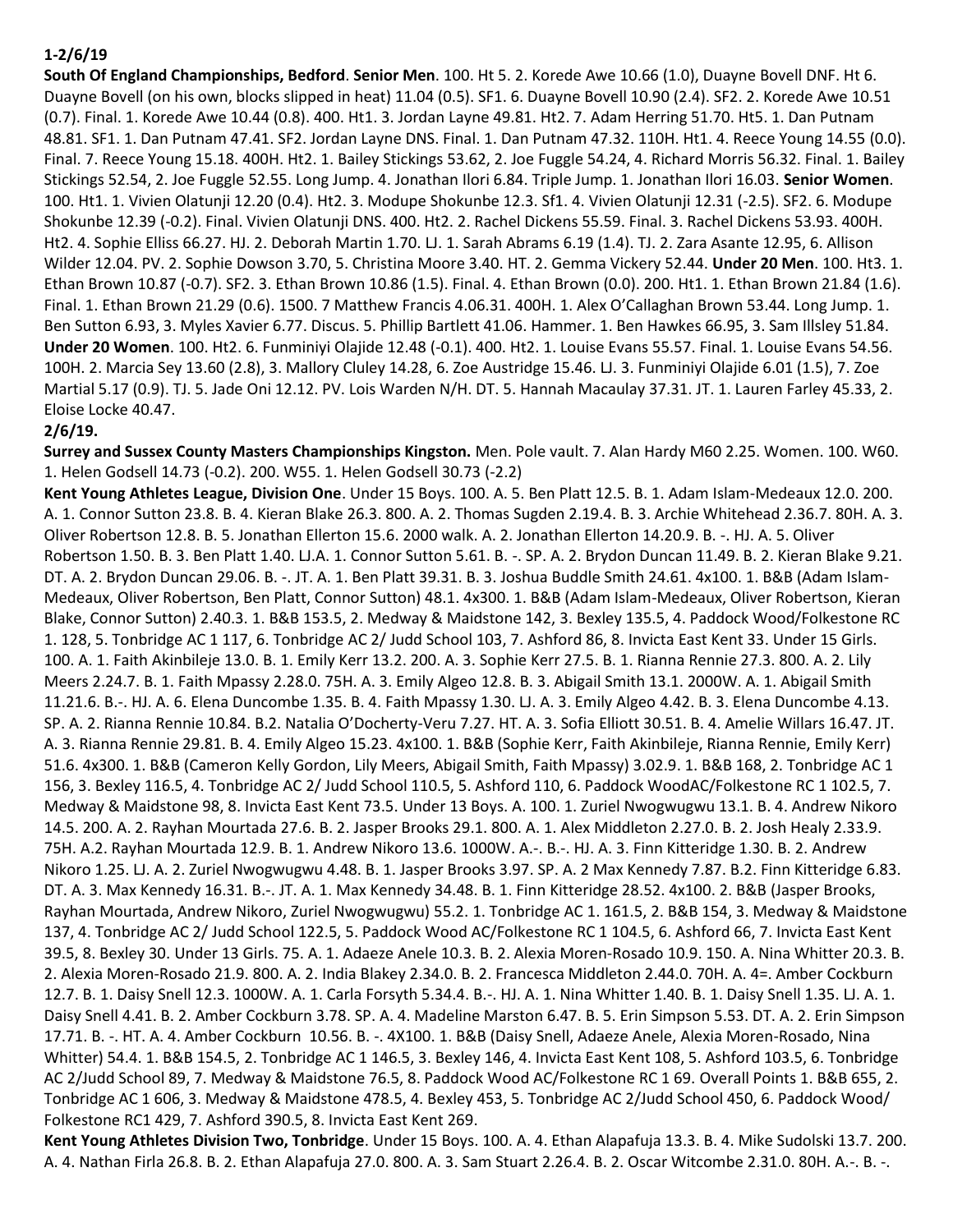2000W.A.-.B.-. HJ. A. 3. Oscar Witcombe 1.20. B. -. LJ. A. 2. Nathan Firla 4.27. B. -. SP. A. -. B. -. DT. A. -. B. -. JT. A. -. B. -. 4X100. 2. B&B (Sam Stuart, Ethan Alapafuja, Mike Sudolski, Nathan Firla) 52.4. 4x300. DQ B&B (Sam Stuart, Ethan Alapafuja, Mike Sudolski, Nathan Firla). Teams. 1. Cambridge Harriers 228, 2. Paddock Wood/Folkestone RC 2 99, 3. Sevenoaks 88, 4. Dartford Harriers AC/ Swanley & District AC 87, 5. B&B 76, 6. Thanet AC 59, 7. Swale Combined AC 14, 8. Thanet Roadrunners AC 8. Under 15 Girls. 100. A. 2=. Kelsey Calladine-Smith 13.4. B. 1. Kilali Samuel-Horsfall Dejeva 13.1. 200. A. Kodi-Rhys Agyeman 27.7. B. 4. Jessica Hennessey 28.8. 800. A. 3. Emily De Backer 2.36.5. B. 2. Alexia Araujo 2.39.5. 75H. A.- .B.-. 2000W. A.-.B.-. HJ. A.-.B.-. LJ. A.-.B-. SP. A. 4. Sofia Loader 6.08. B. 3. Kilali Samuel-Horsfall Dejeva 5.73. HT.A.-.B.-. JT.A.- .B.-. 4X100. 2. B&B (Amelia Middleton, Kodi-Rhys Agyeman, Kilali Samuel-Horsfall Dejeva, Jessica Hennessey) 54.7. 4x300. 1. B&B. (Amelia Middleton, Sofia Plum-Maher, Isabella Louth, Olivia Wauters) 3.14.8. Match. 1. Cambridge Harriers 192, 2. Thanet AC 132.5, 3. B&B 88.5, 4. Dartford Harriers AC/Swanley & District AC 72.5, 5. Sevenoaks 68.5, 6. Thanet Roadrunners 40, 7. Medway Phoenix 39, 8. Paddock Wood AC/Folkestone RC 2 36, 9. Swale Combined AC 27. Under 13 Boys. 100. A. 4. Daniel Jenkins 14.7. B. 5. Shing Hei Hang 15.0. 200. A. 7. Harry Kendall 32.5. B. 3. Daniel Jenkins 30.5. 800. A. 4. Hendri Verster 2.38.8. B. 3. Harry Fage 2.44.3. 75H. A. 3. Franco Hillier 16.3. B.-. 1000W. A.-.B.-. HJ.A.-.B.-. LJ. A. 5. Harry Kendall 3.26. B.-. SP.A. 4. Shing Hei Hang 5.73. B.-. DT.A.-.B.-. JT.A.-.B.-. 4X100. 3. B&B (Daniel Jenkins, Harry Kendall, Shing Hei Hang, Hendri Verster) 60.6. Teams. 1. Swale Combined AC 146, 2. Sevenoaks 135, 3. Dartford Harriers AC/Swanley & District AC 111, 4. B&B 72.5, 5. Cambridge Harriers 63, 6. Thanet Roadrunners AC 59, 7. Medway Phoenix 37, 8. Thanet AC 13.5. Under 13 Girls. 75. A. 1. Emily Hayden De Carbonnieres 11.1. B. 2. Azizah Olatunji 11.2. 150. A. 2. Emily Deveney 21.7. B. 2. Azizah Olatunji 22.9. 800. A. 1. Lara Tunali-Flynn 2.35.0. B. 1. Lydia Witcombe 2.47.8. 70H. A. 2. Alyssa Firla 15.4. B.-. 1000W.A.-.B.-. HJ.A. 3. Megan Barlow 1.25. B. 1. Emily Deveney 1.10. LJ. A. 3. Alyssa Firla 3.50. B. 2. Megan Barlow 3.45. N/S. 2. Lydia Witcombe 2.77. SP. A. 3. Islay Pearson 6.86. B. 4. Megan Barlow 4.94. DT. A. 3. Islay Pearson 15.58. B.-. HT.A.-.B.-. 4X100. 3. (Emily Hayden de Carbonnieres, Azizah Olatunji, Alyssa Firla, Megan Barlow) 58.6. Teams. 1. B&B 139, 2=. Sevenoaks 120, 2=. Thanet AC 120, 4. Cambridge Harriers 96, 5. Dartford Harriers AC/Swanley & District AC 79, 6. Swale Combined AC 32, 7. Medway Phoenix 22. Overall. 1. Cambridge Harriers 599, 2. Sevenoaks 416.5, 3. B&B 401, 4. Dartford Harriers AC/Swanley & District AC 364.5, 5. Thanet AC 350, 6. Swale Combined 244, 7. Paddock Wood AC/Folkestone RC 2 160, 8. Medway Phoenix 113, 9. Thanet Roadrunners AC 112.

### **3/6/19**

**Blackheath & Bromley Open Meeting, Norman Park**. 300m.T Ht1. 1. Shakanya Osahon (U17W) 41.52, 2. Amarisa Sibley (U15G) 41.57, 3. Cameron Kelly-Gordon (U15) 41.62, 5. Kelsey Pullin (U17W) 43.48, 6. Sofia-Plum Maher (U15G) 47.97. Ht2. 1. Faith Mpassy (U15G) 43.36, 4. Parris French (U15G) 44.67, 5. Lily Meers (U15G) 45.02, 6. Hannah Clark (U15G) 46.19, 7. Sylvie Plaskow (U15G) 46.23. 400m. Ht1. 4. Samuel Reardon (U17M) 51.55. Ht2. 6. Steve Hough (M45) 66.93. 100m. Ht1. (0.2) 2. Kyle Reynolds-Warmington (U20M) 11.18, 6. George Pope (U20M) 11.61, 7. LJ Wright (U20M) 11.98. Ht2. (-2.1). 1. Adam Islam-Medeaux (U15B) 11.84, 4. Andrew Khazali (U17M) 12.49. Ht3. (-0.7). 1. Zoe Austridge (U20 W) 12.98, 2. Ben Platt (U15B) 13.07, 5. Eve Ward (U17W) 13.74, 6. Mike Sudolski (U15B) 13.79, 7. Adaeze Anele (U13G) 13.89. Ht4. (-0.1). 2. Laura Brown (U20W) 13.23, 4. Nina Whitter (U13G) 13.57, 6. Olivia Knight (U20W) 13.72, Tom Phillips (M65) DNF. Ht5. (1.4). 1. Sophia Harper (U20W) 13.47, 2. Rayhan Mourtada (U13B) 13.70, 5. Jessica Hennessey (U15G) 14.05, 6. Louisa Vallins (W40) 14.16, 7. Alexia Moren-Rosado (U13G) 14.45. Ht6. (0.8). 1. Daisy Snell (U13G) 14.05, 5. Daniel Jenkins (U13B) 14.87. Ht7.(-0.8) 2. Shanique Charles (U17W) 13.74, 3. Dora Ivanova (U13G) 14.67, 4. Ruben Stober (U13B) 14.93, 5. Megan Barlow (U13G) 15.19, 7. Layla Akinfolarin (U13G) 15.46. 1500m. Ht1. 1. Tom Brash (U17M) 4.18.20, 3. George Shaw (U15B) 4.42.34, 4. Niamh Bridson Hubbard 4.42.72, 5. Darren Corneille (M35) 4.43.82, 6. Will Andrews (U17M) 4.44.41, 7. Arthur Starvis (U15B) 4.48.92. 13. Molly Mooney-Clarke (U13G) 5.07.86, 14. Amy Leach (U20W) 5.09.50, 16. Emily Deveney (U13G) 5.16.30. Ht2. 1. Ted Marston (U15B) 5.06.95, 2. Olivia Wauters (U15G) 5.15.01, 3. Tallulah Ndikanwu (U13G) 5.16.38, 4. Cara Gould (U15G) 5.19.34, 5. Megan Barlow (U13G) 5.21.02, 6. Isabella Louth (U15G) 5.21.69, 8. Maria Salamanca (U13G) 5.26.66, 10. Carys Firth (U15G) 5.30.86, 12. Erin Simpson (U13G) 5.41.24. 200m. Ht1 (0.1). 2. Reece Nelson (U17M) 23.13, 3. George Pope (U20M) 23.39. Ht2. (-1.5). 2. Megan Walsh 26.08. Ht3. (-1.3). 1. Caleb Ehirim (U15M) 26.11, 2. Aaron Bastien (U15B) 27.94, 3. Laura Brown (U20W) 28.13, 4. Rayhan Mourtada (U13B) 28.18, 5. Jessica Hennessey (U15G) 30.02. Ht4. (- 1.6). 3. Holly Platt (U20W) 28.87, 4. Daisy Snell (U13G) 29.49, 7. Alexia Moren-Rosado (U13G) 30.34, 8. Adaeze Anele (U13G) 31.11. 800m. Ht1. 1. Finlay Brannan 1.55.69. Ht2. 1. Thomas Sugden (U15B) 2.14.07, 2. Alessio Tutt (U15B) 2.17.43, 4. Ellie Dolby (U17W) 2.19.44, 7. Jasper Brooks (U13B) 2.30.37, 8. Josh Healy (U13B) 2.31.63, Ht3. 2. Steve Hough (M45) 2.34.65, 3. Emily De Backer (U15G) 2.36.67, 6. Amie Gould (U13G) 2.40.77, 7. Amelie Willars (U15G) 2.41.75, 8. Harry Fage (U13B) 2.42.42. Long Jump. Pool 1. 3. Emily Algeo (U15G) 4.45, 4. Elana Duncombe (U15G) 4.22, 5. Jasper Brooks (U13B) 4.05, 7. Lily Mears (U15G) 3.85, 9. Erin Simpson (U13G) 3.43, 10. Megan Barlow (U13G) 3.43. Pool 2. 1. Jacob Byfield (U17M) 6.01, 3. Zoe Martial (U20W) 5.12, 5. Achieng Oneko (U17W) 4.94, 6. Akelyla Robinson-Pascal (U17W) 4.93, 7. Claudia Baker (U17W) 4.86, 8. Annabel Duncoombe (U17W) 4.81, 9. Olivia Howlett (U17W) 4.74, 10. Kamiyla Robinson-Pascal (U20W) 4.71. High Jump. 1. Kelechi Aguocha (U20M) 2.05, 2. Elana Duncombe (U15G) 1.35, 3. Finn Kitteridge (U13M) 1.30, 4. Nina Whitter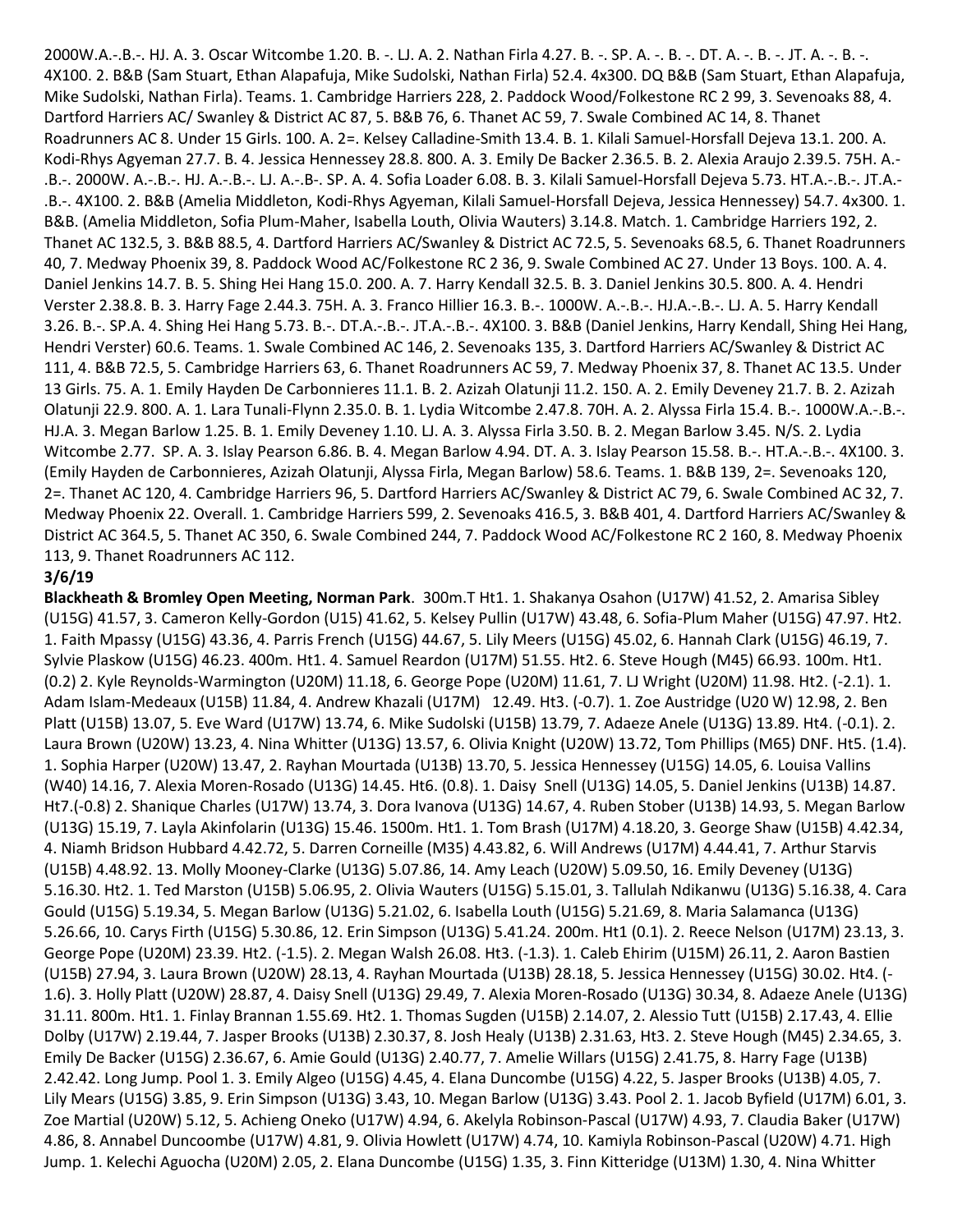(U13G) 1.30. Hammer. U20M. 2. Charlie Short 43.18. U17M. 1. Satvik Chaganti (U17M) 28.91. U15B. 1. Brydon Duncan 25.48.

**4/6/19**

**Riga Cup, Ogre, Latvia**. Long Jump. 6. Jahisha Thomas 6.08 (0.3)

**5/6/19**

**BMC Races, Birmingham University**. 3000s/chase. 9. Lewis Mills 9.24.53.

**Birmingham University Midweek Open**. 200. MX1. 5. Korede Osinibi 23.61 (1.7)

**Lee Valley Sprint Series**. 100. Mx3. 3. Brandon Murray 10.70 (2.8) Mx8. 2. Modupe Shokunbi 12.04 (1.3). 200. SX3. 6.

Brandon Murray 23.07 (2.0). SX8. 3. Modupe Shokunbi 25.22 (1.7)

**TVH Open Graded Meeting**. 100. SX6. 3. Kyle Reynolds-Warmington 11.40 (-1.0)

**5-8/6/19**

**NCAA Championships, Austin, Texas**. Hammer. 8. Joe Ellis 69.26.

**6/6/19**

**Diamond League, Rome**. 100. 2. Dina Asher Smith 10.94 (0.6).

**7/6/19**

**Orion Harriers Fast Friday 5000/10000**. 5000. 6. Ross Braden 14.45.52.

**7-8/6/19**

**JenJavelin Speerwurf-Festival, Jena, Germany. Women**. 1. Bekah Walton 51.35, 9. Holly Arnold (F46) 41.94. **8/6/19**

**Kent Schools Championships, Ashford.** Inter Boys. 800. 1. Sam Reardon 2.09.39. 1500. 3. Pablo Seema Roca 4.29.35. HJ. 9. Pablo Seema Roca 1.65. LJ. 3. Jacob Byfield 6.26, 8. Andrew Ize-Iyamu 5.43. TJ. 2. Jacob Byfield 13.21, 3. Eniola Afolabi 11.91. SP. 2. Dillon Claydon 12.41, 5. Satvik Chaganti 10.45. DT. 1. Dillon Claydon 40.74, 3. Barnaby Spear 35.84, 9. Satvik Chaganti 27.09. Inter Girls. 100. 2. Zsiriah Thomas 13.00 (-4.4), 3. Tianna Haynes 13.12. Ht1. Zsiriah Thomas 13.25 (-3.0), 4. Tianna Haynes 13.71, 6. Eve Ward 14.21. 200. 2. Tianna Haynes 27.65 (-5.0). 800. 2. Ellie Dolby 2.27.06, 5. Jessica Neal 2.32.72, 7. Daniella Harper 2.36.90. 80H. 3. Shakanya Osahon 12.34 (-0.4). 300H. 2. Kelsey Pullin 47.33. 1500 s/chase. 2. Ellie Osmond 5.28.84, 3. Olivia Berry 5.32.51, 4. Ailbhe Barnes 5.34.18. LJ. 5. Akeilya Robinson Pascal 4.93. DT. 1. Titibioluwa Akinrele 31.12. Junior Boys. 200. 1. Caleb Ehirim 25.25 (-3.3). Ht1. Caleb Ehirim 25.51 (-4.7). 300. 2. Adam Islam-Medeaux 38.77, 3. Connor Sutton 39.43. Ht1. 1. Adam Islam-Medeaux 37.83. Ht2. 1. Connor Sutton 38.26. 800. 2. Matthew Smith 2.13.52. Ht1. 2. Matthew Smith 2.24.43. 1500. 10. George Shaw 4.56.76. Ht1. 5. George Shaw 4.50.42. 3000W. 2. Jonathan Ellerton 21.33.46. 80H. 6. Oliver Robertson 12.82. Ht2. 3. Oliver Robertson 12.99. LJ. 1. Connor Sutton 5.68. DT. 3. Brydon Duncan 35.75. JT. 2. Ben Platt 38.96. Junior Girls. 100. 1. Faith Akinbileje 12.89 (-4.2), 3. Emily Kerr 13.53. Ht1. 1. Faith Akinbileje 13.36 (-4.8),2. Emily Kerr 13.68. 200. 3. Sophie Kerr 28.66 (-4.0), 4. Kelsey Calladine-Smith 28.80. Ht1. 2. Sophie Kerr 30.11 (-6.1). Ht2. 2. Kelsey Calladine-Smith 29.86 (-6.1). 800. 1. Amarisa Sibley 2.20.98, 3. Cameron Kelly Gordon 2.25.38, 5. Faith Mpassy 2.28.47, 7. Olivia Wauters 2.32.75. Ht1. 1. Amarisa Sibley 2.28.63, 2. Faith Mpassy 2.31.20, 4. Olivia Wauters 2.36.82. Ht2. 3. Cameron Kelly Gordon 2.37.18. 1500. 3. Lily Meers 4.57.34, 4. Hannah Clark 4.57.73, 9. Carys Firth 5.44.73. 3000W. 2. Abigail Smith 17.99.77. 75H. 3. Abigail Smith 13.10 (-3.6), 4. Emily Algeo 13.16. Ht2. 3. Abigail Smith 12.74 (-1.3), 4. Emily Algeo 13.08. LJ. 3. Sopie Kerr 4.87, 4. Faith Mpassy 4.74. DT. 4. Maya Fernandes 21.12. Year 7 Boys. 800. Ht2. 9. Jasper Brooks 2.42.62. HJ. Andrew Nikoro NH. JT. 3. Max Kennedy 30.57. Year 7 Girls. 800. 3. Tallulah Ndikanwu 2.38.67.

**London Schools Championships, Battersea**. Intermediate Boys. 100. 1. Jeriel Quainoo 10.88 (2.5). HT3. 1. Jeriel Quainoo 10.87 (-1.9). 200. 1. Jeriel Quainoo 21.93 (2.6), 3. Reece Nelson 23.04. Ht1. 1. Jeriel Quainoo 21.99, 2. Reece Nelson 23.24. 1500. 1. Oliver Bright 4.25.06. Intermediate Girls. 800. 1. Lucrezia Polloni 2.20.19, 2. Sabrina Mannes 2.26.21. 1500. 2. Naomi Toft 4.59.52. Shot. 1. Nana Gyedu 14.60. Junior Boys. 300. 8. Nathan Firla 42.71. Ht1. 3. Nathan Firla 41.48. Junior Girls. 1500. 1. Kate Price 4.49.54. SP. 10. Natalia O'Docherty-Veru 7.56.

**Surrey Schools Championships, Kingston**. Senior Boys. 800. 1. Angus Harrington 1.58.69, 6. Prince Reid 2.06.29. Ht1. 1. Angus Harrington 2.03.98. Ht2. 3. Prince Reid 2.05.92. 3000. 4. Ifetobi Salako 10.46.66. 110H. 1. Josh Watson 14.58 (-0.8). 400H. 1. Alex O'Callaghan Brown 55.94. Long Jump. 1. Myles Xavier 6.33. Intermediate Boys. 400. 1. Oliver Briars 51.53. Ht1 1. Oliver Briars 52.45. Intermediate Girls. 800. 6. Francesca Evered 2.32.92. Ht2. 2. Francesca Evered 2.29.35. Junior Girls. 100. 1. Tyra Khambai-Annan 12.63 (-0.8) Ht2. 1. Tyra Khambai-Annan 12.84 (-2.7). 300. 4. Parris French 44.82. Ht. 4. Parris French 45.42. 800. 3. Imogen Hadley 2.23.17. Ht1. 2. Imogen Hadley 2.28.26. JT. 10. Rianna Rennie 21.85. **Irish milers Club Open (Le Chelle International), Leixlip**. 800. 1. Alex Botterill 1.50.83.

**Parkruns. Bushy**. 134 An Other 21.35. **Bromley**. 3 Will Andrews 17.44, 29 Richard Byford 20.34, 43 Steve Evenden 21.02, 80 Paul Kerekgyarto 22.24, 137 Gareth Griffin 24.02, 200 Mark Compton 25.38, 300 Bernard Wilson 27.44, 438 Graham Smith 31.40. **Bexley**. 9 Darren Corneille 20.08, 244 George Collins 29.55. **Beckenham Place park**. 5 Ian Firla 18.56, 8 Clayton Aves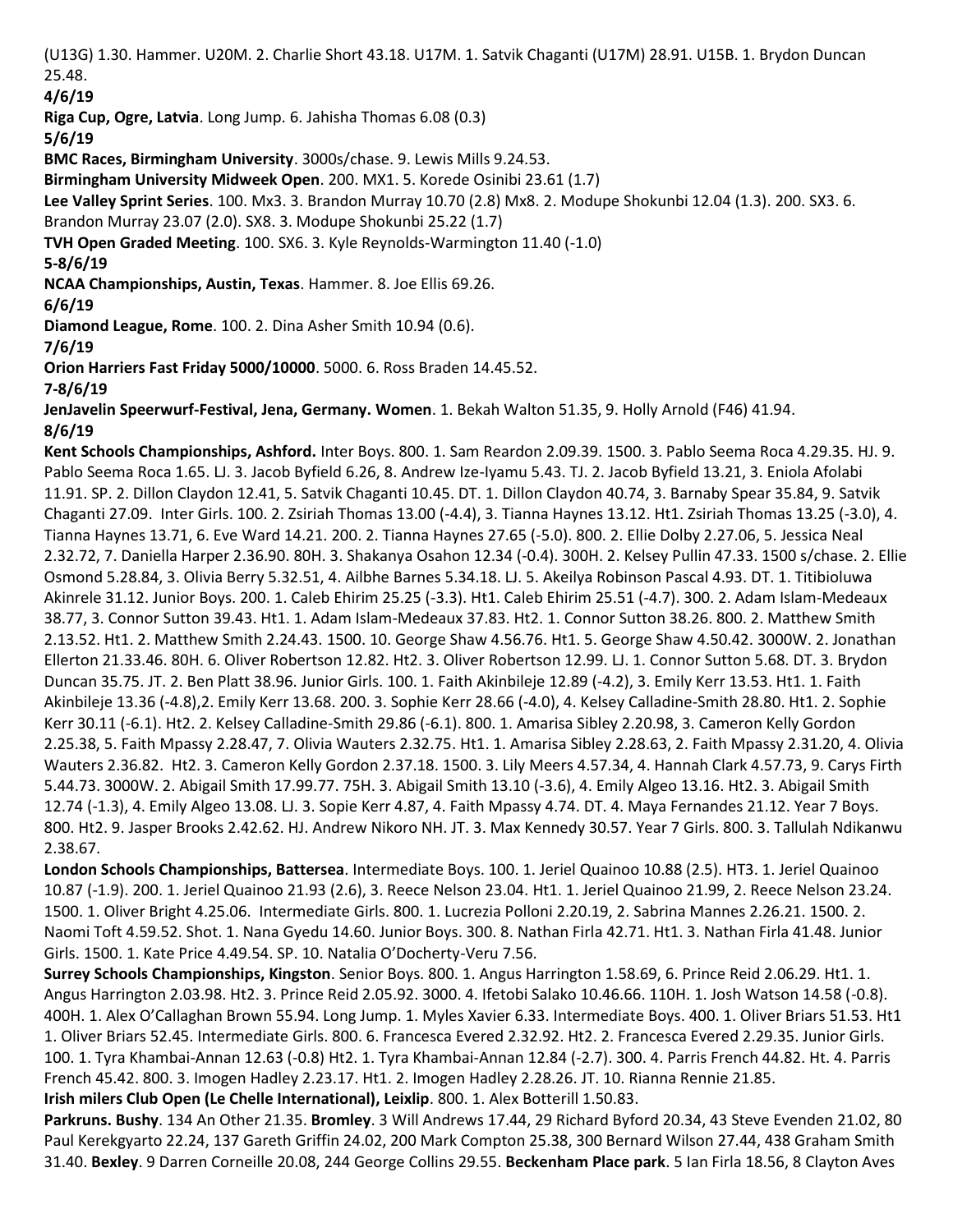19.27, 102 William Slack 25.27, 124 Zoe Kingsmell 26.37, 142 Madeleine Marston 27.46, 154 Leszek Malynicz 28.36. **Crystal Palace.** 10 Lewis Warren 19.22, 86 Glen Read 22.56. **Bournemouth.** 27 Steve Pairman 20.43, 182 Peter Hamilton 25.50. **Hoblingwell**. 1 Joseph Georgiadis 20.23. **Orpington.** 123 Karen Desborough 33.15. **Homewood.** 21 Zoe Wood 24.15. **Brentwood**. 118 Adrian Perry 37.58, 120 James Perry 38.02. **Peckham Rye**. 137 John E. Turner 25.36, 202 Peter Rogers 28.13, 292 Maz Turner 33.58. **Lullingstone.** 7 Nick Barber 23.16. **Exmouth.** 45 Bob Minting 22.57. **Catford.** 20 Andrew Lawes 21.45, 48 Barry Wetherilt 23.19. **Woolacombe Dunes.** 20 Adrian Stocks 25.35. **Bethlem Royal Hospital**. 13 Damian Hayes 20.54, 22 Stuart Cullum 22.10, 27 Rob Brown 22.15, 29 Nigel Haffenden 22.17, 39 James Unwin 22.46, 46 Iain Swatton 23.07, 56 Sally Haffenden 23.31, 174 Mick Keene 32.18, 215 Mike Simms 57.56.

#### **9/6/19**

**British Athletics League Premier Division, Allianz Park.** 100. A. 8. Dan Putnam 10.91 (1.0). B. 7. Duayne Bovell 11.19 (-0.8). 200. A. 8. Matthew Knight 22.57. B. 8. Duayne Bovell 23.10. 400. A. 3. Dan Putnam 47.46. B. 4. Jordan Layne 49.37. 800. A. 7. Joe Rogers 1.53.57. B. 6. Declan Neary 1.55.62. 1500. A. 6. Declan Neary 3.52.85. B. 4. Josh Schofield 3.54.52. 3000. A. 7. Charlie Davis 8.37.14. B. 2. Alex Bruce Littlewood 8.42.05. 110H. A. 6. Reece Young 14.68 (-1.3). B. Alex Nwenwu DQ. 400H. A. 3. Bailey Stickings 52.31. B. 3. Joe Fuggle 54.06. 3000 s/chase. A. 8. Alex Gibbins 10.27.89. B. 4. Tom Desborough 10.38.63. HJ. A. 2. Kelechi Aguocha 2.10. B. 4. Lewis Ely 1.85. LJ. A. 4. Jonathan Ilori 6.95. B. 3. Ben Sutton 6.77. TJ. A. 3. Jonathan Ilori 16.00. B. 4. Rob Sutherland 13.69. PV. A. 3. Scott Huggins 4.92. B. 3. Barnaby Corry 4.10. SP. A. 8. Alex Pope 11.36. B. 8. Dele Aladese 10.88. DT. A. 8. Dele Aladese 42.58. B. 8. Alex Pope 35.91. JT. A. 8. Richard Morris 26.35. B. 8. Alex Pope 26.01. HT. A. 6. Charlie Short 37.29. B Alex Pope NT. 4X100 Blackheath & Bromley (Duayne Bovell, Dan Putnam, Matthew Knight, Bailey Stickings) DNF. 4x400. 4. Blackheath & Bromley (Joe Rogers, Dan Putnam, Joe Fuggle, Jordan Layne) 3.13.61. Match. 1. Newham & Essex Beagles 362, 2. Birchfield 312, 3. Shaftesbury Barnet 291, 4. Harrow 283, 5. Woodford Green with Essex Ladies 274, 6. City of Sheffield and Dearne 250, 7. Cardiff 209, 8. Blackheath & Bromley 207. Standings after 2 matches. 1. Newham & Essex Beagles 15 (673.5), 2. Birchfield 15 (661), 3. Harrow 11 (576), 4. Shaftesbury Barnet 11 (548), 5. Woodford Green with Essex Ladies 8 (526), 6. Cardiff 5 (448), 7. City Of Sheffield & Dearne 4 (477), 8. Blackheath & Bromley 3 (435.5).

**UK Womens League, Premier Division, Leigh**. 100. A. 3. Shannon Hylton 11.66 (0.6). B. 6. Anastasia Davies 12.30 (0.2). 200. A. 1. Shannon Hylton 23.74 (1.6). B. 5. Krystal Galley 25.28 (1.6). 400. A. 1. Rachel Dickens 53.96. B. -. 800. A. -. B. -. 1500. A. 2. Niamh Bridson Hubbard 4.35.30. B. -. 3000. A. 7. Amy Leach 10.56.69. B. Niamh Bridson Hubbard DNF. 100H. A. 3. Anastasia Davies 13.62 (1.9). B. 1. Marcia Sey 13.73. 400H. A. 7. Alex Hill 62.70. B. 6. Sophie Ellis 66.38. 2000s/ch. A. -. HJ A. 6. Danielle Hopkins 1.65. B.7. Magda Cienciala 1.40. LJ. A. 8. Magda Cienciala 4.95. B. 8. Christina Moore 4.39. TJ. A.- B.- PV. A.6. Lois Warden 3.30. B. 2. Christina Moore 3.30. SP. A. 7. Hannah Macaulay 10.87. B.8. Christina Moore 7.41. DT. A. 6. Hannah Macaulay 38.60. B. Molly Walsh 24.84. JT. A. 8. Annie Davies 20.24. B. 8. Isabella Hilditch 9.15. HT. A. 4. Gemma Vickery 53.57. B. 2. Molly Walsh 51.60. 4x100. 2. Blackheath & Bromley (Isabella Hilditch, Anastasia Davies, Shannon Hylton, Marcia Sey) 46.43. 4x400. 6. Blackheath & Bromley (Krystal Galley, Sophie Ellis, Alex Hill, Rachel Dickens) 3.55.81. Match. 1. Thames Valley Harriers 215, 2=. Trafford 170.5, 2=. Windsor Slough Eton & Hounslow 170.5, 4. Cardiff 157, 5. Birchfield 150, 6. Edinburgh 149, 7. Notts AC 127, 8. Blackheath & Bromley 110.

**Medway & Maidstone Open**. Men. 100. R1.R1. 1. Rhys Francis 11.12 (0.0). R2.R1. 1. Rhys Francis 11.14 (2.1). U15B Javelin. 2 Josh Buddle Smith 26.88. Women. LJ. 3. Zoe Martial 5.21. U13 Girls. LJ. 6. Erin Simpson 3.42. SP. 1. Erin Simpson 4.90. JT. 3. Erin Simpson 15.30.

**Blaydon Race 5.25m**. 1. Graham Rush 25.37.

**Orpington High Elms 10km**. 7. Luca Ercolani 40.35. (gun) (40.36. chip), 29. Paul Kerekgyarto 45.20. (45.24.), 30 Steve Pairman 45.27. (45.32.), 40 David Beadle 47.21. (47.26), 63 Mike Simms 50.17 (50.27), 76 Stuart Cullum 51.51 (51.56), 79 Luigi Arcuri 52.02 (52.07), 98 Isabelle Bridge 53.43 (53.53), 233 isobel harrington 61.04.34 (61.05.14).

## **10/6/19**

**Kent Masters League, Medway Park**. Cancelled due to poor weather.

#### **11/6/19**

**Woodford Open.** 800. Mx4. 1. Prince Reid 2.06.75.

**Veterans AC Summer Series 5**. 5. David Hoben 59.29.

## **12/6/19.**

**Club 10,000 metres championships, Norman Park.** 1 Jon Pairman 38.15.5, 2 James Rhodes (Guest) 38.45.1, 3 Paul Kerekgyarto 39.44.1, 4 Steve Pairman 40.52.3, 5 Steve Evenden 40.56.0, 6 David Beadle 42.37.1, 7 Andy Laws 45.04.4, 8 Mike Simms 45.55.5, 9 George Collins 47.03.7, 10 Luigi Arcuri 47.18.4, 11 John E Turner 50.30.9, 12 Donnelle Yapp 52.11.3. **BMC Meeting, Watford**. 800. B. 2. Katy Ann McDonald 2.07.52. 1500. 5. Phil Sesemann 3.43.18. **Loughborough Students AC Open**. 100. 3. Camron Lyttle 11.1 (1.4). 800. 1. Jacob Brown 1.53.41 **15/6/19**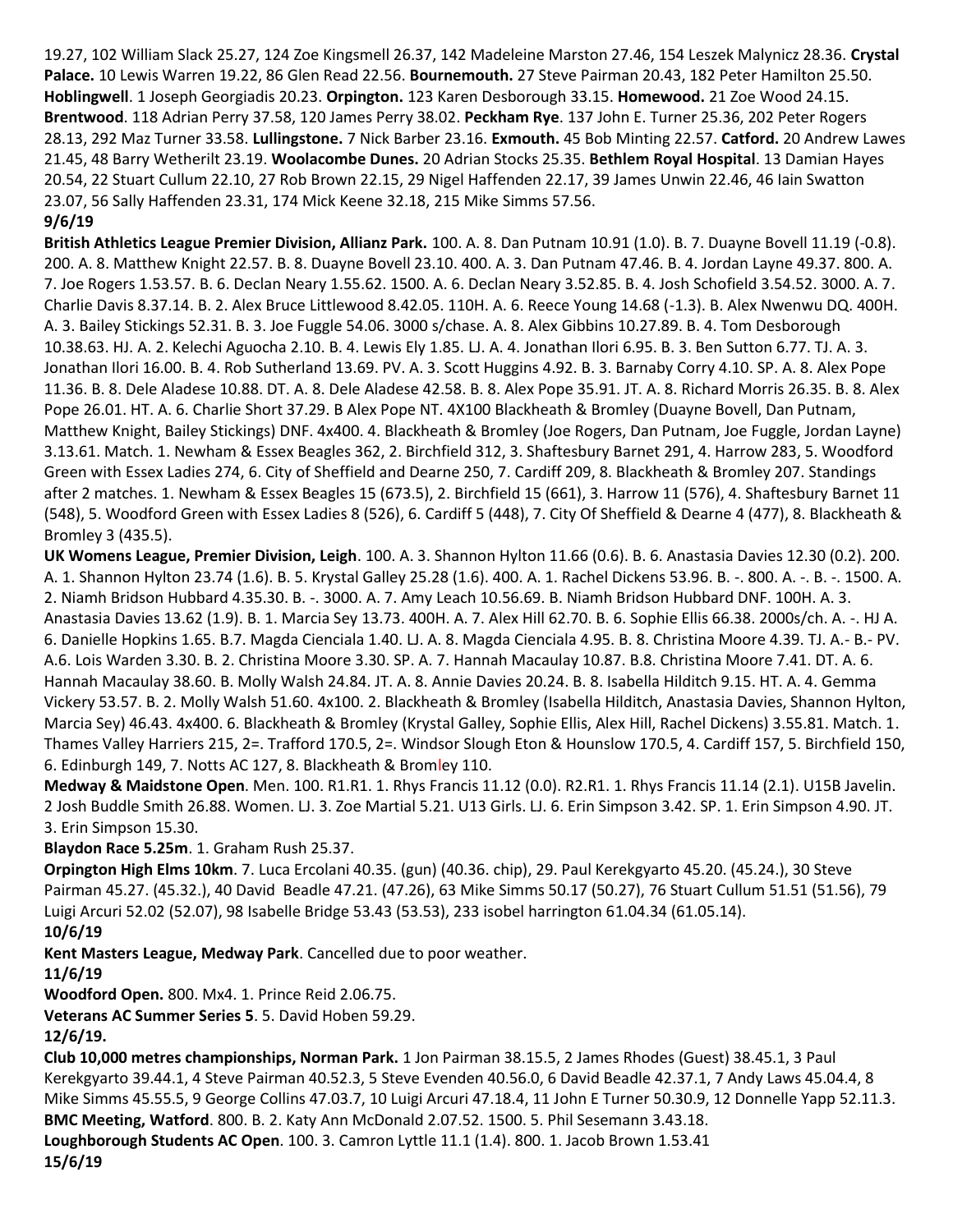**Southern Athletics League, Division One, Harrow.** Men. 100. A. 2. Kyle Reynolds-Warmington 11.4. B. 1. Michael Damoah 11.3. 200. A. 2. Michael Damoah 22.5. B. 2. Blair Wilson 25.5. 400. A. 2. Jordan Layne 50.4. B. 2. Finlay Brannan 53.5. 800. A. 1. Finlay Brannan 1.59.9. B. 1. Ross Braden 2.04.3. 1500. A. 1. Ross Braden 4.19.0. B. 2. Henry Fisher 4.39.3. N/S. Prince Reid 4.23.8. 5000. A. 3. Alex Gibbins 16.24.0. B. 3. Ifetobi Salako 19.15.7. 110H. A.-. B.-. 400H. A. 1. Henry Fisher 60.7. B. 3. Tim Ayres 83.3. 2000 s/chase. A. 2. Martin Richardson 6.54.9. B. 3. Jake Leng 7.20.6. HJ. A. 1. Kelechi Aguocha 2.05. B. 3=. Reece Nelson 1.50. LJ. A. 2. Blair Wilson 5.69. B. 4. Tim Ayres 3.92. TJ. A. 3. Kelechi Aguocha 11.57. B. 2. Blair Wilson 10.77. PV. A. 3. Roger Platt 2.60. B. 3. Tim Ayres 2.00. SP. A. 4. Dele Aladese 10.39. B. 4. Tim Ayres 6.64. DT. A. Dele Aladese 43.47. B. 4. Tim Ayres 14.47. JT. A. 4. Blair Wilson 34.27. B. 4. Tim Ayres 26.86. HT. A. 4. Tim Ayres 16.50. B. 3. Roger Platt 15.46. 4X100. 3. B&B (Jordan Layne, Michael Damoah, Kyle Reynolds-Warmington, Tim Ayres) 46.5. 4x400. 2. B&B (Jordan Layne, Finlay Brannan, Blair Wilson, Prince Reid) 3.35.5. Women. 100. A. 3. Zoe Austridge 13.0. B. 2. Laura Brown 13.0. 200. A. 3. Krystal Galley 24.7. B. 2. Sophia Harper 28.0. N/S Laura Brown 27.0. Daniella Harper 28.2. 400. A. 1. Krystal Galley 55.9. B. 2. Daniella Harper 63.9. 800. A. 2. Daniella Harper 2.31.1. B.-. 1500. A. 1. Amy Leach 5.06.3. B. 3. Jenny Leng 5.53.9. 3000. A. 3. Amy Leach 11.01.8. B. 3. Jenny Leng 12.07.1. 100H. A. 3. Yasmin Austridge 15.5, B. 1. Holly Platt 20.6. 400H. A. 3. Holly Platt 76.40. B.-. 2000s/chase. A. 2. Ellie Osmond 7.30.8. B. 1. Ailhbe Barnes 7.34.7. HJ. A. 2. Alice Prentice 1.48. B. 3. Jenny Sheasby 1.20. LJ. A. 1. Claudia Baker 5.03. B. 1. Alice Prentice 4.67. TJ. A. 3. Holly Platt 9.80. B. 2. Alice Prentice 8.42. PV. A. 1. Christina Moore 3.10. B. 1. Jenny Sheasby 2.60. SP. A. 3. Hannah Macaulay 11.10. B. 3. Jenny Sheasby 5.92. DT. A. 2. Hannah Macaulay 41.06. B. 2. Jenny Sheasby 17.96. JT. A. 2. Ruth Chappell 30.28. B.-. HT. A. 3. Hannah Macaulay 24.48. B. 4. Jenny Sheasby 6.11. 4x100. 1. B&B ( Zoe Austridge, Laura Brown, Sophia Harper, Holly Platt) 52.90. 4X400. 3. B&B (Sophia Harper, Ellie Osmond, Ailhbe Barnes, Krystal Galley) 4.43.6. Match. 1. Harrow 221, 2. Blackheath & Bromley 197.5, 3. Colchester Harriers 181.5, 4. Bournemouth 139.

**South East Schools Inter County Championships, Erith**. Under 17 Men. 400. 1. Oliver Briars 50.4 800. 3. Matthew Smith 2.07.95. TJ. 3. Jacob Byfield 12.56. PV. 1=. Barnaby Corry 4.10, 7. Ethan Kitteridge 3.40. DT. 2. Dillon Claydon 41.85. Under 17 Women. 100. 1. Zsiriah Thomas 12.70 (-1.5). 800. 5. Ellie Dolby 2.21.94. 80H. R2. 2. Shakanya Osahan 12.4. 300H 3. Kelsey Pullin 47.11. 1500 s/chase. 2. Olivia Berry 5.19.6. DT. 3. Titobioluwa Akinrele 31.44. Under 15 Boys. 200. 4. Caleb Ehirim 25.4. 300. Adam Islam-Medeaux 37.3. 3000 walk. 2. Jonathan Ellerton 20.39.8. LJ. 2. Connor Sutton 5.71. PV. 1. Benjamin Platt 3.40. JT. 6. Benjamin Platt 40.77. Under 15 Girls 1. Tyra Khambain Annan 12.81 (-3.8). 800. 2. Amarisa Sibley 2.17.35. 1500. 3. Hannah Clark 4.49.3, 6. Lily Meers 5.07.3. 3000 walk. 2. Abigail Smith 17.03.45.

**BMC Races Loughborough**. 1500. C. 12. Josh Schofield 4.00.86. G. 5. Matthew Francis 4.01.94. 5000. A. 6. Phil Sesemann 13.59.19, 11. Graham Rush 14.08.83, 14. Will Fuller 14.12.79.

**Dartford Midnight Half Marathon**. 12. Dave Leal 1.48.17, 38. John Turner 2.12.32, 39. Peter Rogers 2.12.37. **AtletiCAGeneve, Geneva, SUI**. 400. R2. 2. Amber Anning 52.64.

**Parkruns. Bromley**. 3 William Foxhall 17.08, 10 Arthur Starvis 18.27, 17 Thomas Sugden 18.53, 31 Ted Marston 19.41, 39 Nick Barber 19.58, 86 Paul Kerekgyarto 21.23, 165 Holly Kibblewhite 23.33, 223 Andy Tucker 24.52, 345 Steve Evenden 27.14, 390 Tom Leeson 28.01, 419 John Leeson 28.30. **Bexley**. 16 Darren Corneille 20.13, 97 Chris Pike 24.44, 258 George Collins 29.50. **Newcastle.** 9 Bertie Harrington 18.05. **Beckenham Place park**. 1 Luca Ercolani 18.25, 3 Clayton Aves 19.53, 9 Richard Byford 20.21, 88 William Slack 26.20, 123 Leszek Malynicz 28.49. **Eastleigh.** 20 Nigel Haffenden 21.27, 52 Sally Haffenden 23.01, 253 Millie Haffenden 31.39. **Riddlesdown.** 29 James Unwin 22.28. **Gunpowder**. 142 Adrian Perry 35.29. **Dulwich**. 176 Gareth Griffin 23.57. **Orpington**. 6 Jessica Keene 19.32 (1st woman), 154 Karen Desborough 33.41, 215 Mick Keene 48.47. **Homewood.** 23 Zoe Wood 24.13. **Tonbridge.** 113 Mark Ellison 23.13. **Peckham Rye**. 344 Maz Turner 32.29. **Exmouth.** 56 Bob Minting 22.44. **Catford**. 38 Andrew Lawes 21.53, 63 Barry Wetherilt 23.30. **Littlehampton Prom**. 22 Robert Brown 21.43. **Bethlem Royal Hospital**. 1 Marco Arcuri 18.34, 12 Steve Pairman 20.37, 42 Ian Montgomery 23.31, 44 Iain Swatton 23.59, 48 Mike Simms 24.37, 100 Julia Pairman 29.19, 103 Jackie Montgomery 29.30, 133 Zoe Kingsmell 32.12. **Banstead Woods**. 174. David Hoben 30.32.

#### **16/6/19**

**London Inter Club Challenge, Allianz Park**. Women. 400H. 3. Alex Hill 62.54, 4. Sophie Elliss 65.60. PV. 3. Jenny Sheasby 2.60. Men. 5000 walk. 20. David Hoben 36.36.52.

**Newham & Essex Beagles 100 metre sprint open**. Men. 100. R1.R2. 1. Duayne Bovell 10.84. R3. 7. Camron Lyttle 11.13. R5. 4. Abdul-Rahaman Jolaso 10.87 (3.7). R6. 3. Rhys Francis 10.90 (5.7). R2. R3. 3. Abdul-Rahaman Jolaso 10.87, 4. Duayne Bovell 10.88. R4. 8. Rhys Francis 11.00. Women. 100. R1.R1. 2. Immanuela Aliu 11.44 (3.1), 5. Modupe Shokunbi 11.97. R2.R1. 2. Immanuela Aliu 11.51 (3.2), 6. Modupe Shokunbi 12.10.

#### **17/6/19**

**Club Championships & Open Meeting, Norman Park**. 150m. Ht1 (-2.4). 1 Nina Whitter (U13G) 20.32, 2 Daisy Snell (U13G) 21.30, 3 Ruben Stober (U13B) 22.20. 200m. Ht1. (0.9). 2 Josh Watson (U20M) 22.48, 4 Charles Nortey (U17M) 23.03. Ht3. (-1.4). 4 Shakanya Osahon (U17W) 26.72. Ht4.(-0.2). 1 Tianna Haynes (U17W) 26.68, 2 Kelsey Pullin (U17W) 27.22, 3 Rayhan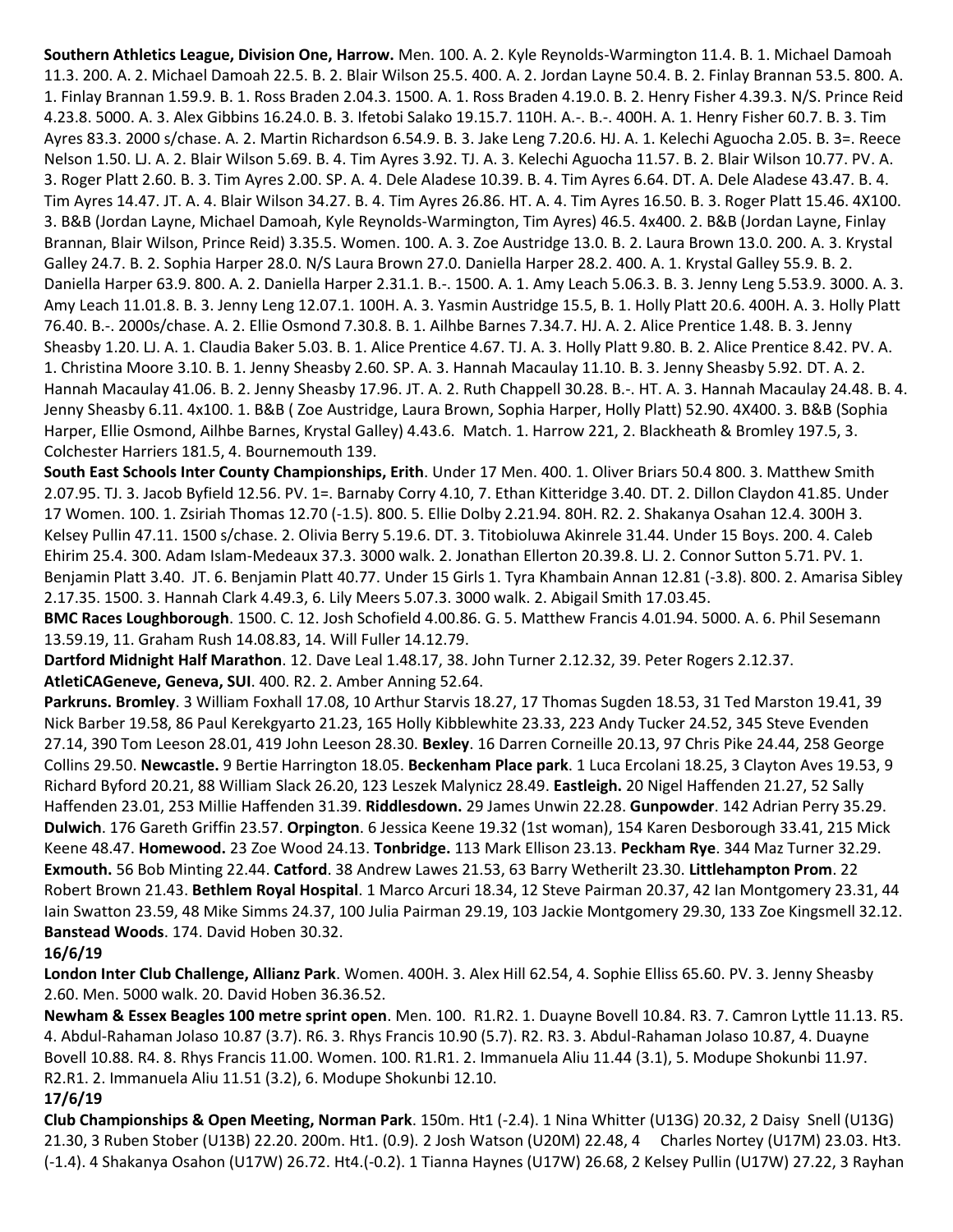Mourtada (U13B) 27.26, 4 Jessica Hennessey (U15G) 28.40, 6 Louisa Vallins (W40) 29.63. Ht5. (-1.0). 1 Achieng Oneko (U17W) 28.04, 5 Emily Algeo (U15G) 29.50. Ht6. (-0.7). 1 Emily Deveney (U13G) 29.48, 2 Sofia-Plum Maher (U15G) 30.64, 3 Emily Hayden de Carbonnie (U13G) 30.86, 4 Daniel Jenkins (U13B) 30.92. 800m. Ht1. 5 Alessio Tutt (U15B) 2.17.77, 6 Ellie Dolby (U17W) 2.19.39. Ht2. 2 Arthur Starvis (U15B) 2.19.85, 3 Cameron Kelly-Gordon (U15G) 2.20.32, 6 Hannah Clark (U15G) 2.22.21. Ht3. 2 Ted Marston (U15B) 2.29.27, 3 Jasper Brooks (U13B) 2.31.51, 4 Molly Mooney-Clarke 2.32.75, 5 Amber Cockburn (U13G) 2.38.32, 6 Jed Starvis (U13B) 2.41.00, 8 Alyssa Firla (U13G) 2.41.65, 9 Maria Salamanca (U13G) 2.42.80. Ht4. 1 Megan Barlow (U13G) 2.35.78, 4 Madeleine Marston (U13G) 2.45.43, 5 Amelie Willars (U15G) 2:46.33, 6 Lydia Witcombe (U13G) 2:49.91. Ht5. 3 Tallulah Ndikanwu (U13G) 2.31.75, 4 Megan Slattery (U13G) 2.33.70, 5 Emily De Backer (U15G) 2.35.82, 6 Harry Fage (U13B) 2.44.20. 100m. Ht1. (-0.3). 1 Brandon Murray (SM) 10.94, 5 LJ Wright (U20M) 11.93, 8 Eniola Afolabi (U17M) 12.13. Ht2. (-0.9). 2 Andrew Khazali (U17M) 12.23, 5 Tianna Haynes (U17W) 13.07. Ht3. (0.4). 2 Katia Cienciala (U20W) 12.79, 3 Faith Akinbileje (U15G) 12.90, 4 Shakanya Osahon (U17W) 12.90, 7 Matthew Smith (U15B) 13.15. Ht4. (-0.4). 2 Ethan Alapafuja (U15B) 13.32, 3 Kelsey Pullin (U17W) 13.41, 4 Nina Whitter (U13G) 13.54, 5 Achieng Oneko (U17W) 13.62, 7 Sophia Harper (U20W) 13.66. Ht5. (0.4). 1 Shanique Charles (U17W) 13.50, 2 Rayhan Mourtada (U13B) 13.62, 3 Marley Byfield (U13B) 13.75, 4 Jessica Hennessey (U15G) 13.80, 5 Daisy Snell (U13G) 14.00, 6 Louisa Vallins (W40) 14.14. Ht6. (0.0). 2 Timothy Lavelle (SM) 12.53, 3 Eve Ward (U17W) 13.41, 5 Dora Ivanova (U13G) 14.77, 6 Emily Hayden de Carbonnie (U13G) 14.97. Ht7. (-1.1). 1 Adaeze Anele (U13G) 14.04. 400m. Ht1. 2 Prince Reid (U20M) 53.19, 3 Bailey Marks (U17M) 54.79, 6 Emily Algeo (U15G) 66.30. 1500m. Ht1. 1 Tom Brash (U17M) 4.14.03, 3 Jake Leng (U17M) 4.33.75, 4 George Shaw (U15) 4.37.80, 5 William Andrews 4.41.16, 8 Darren Corneille (M35) 4.47.10, 11 Heath Anthony (M50) 4.54.95, 13 Ian Firla (M45) 5.00.95. Ht2. 1 Thomas Sugden (U15M) 4.57.47, 3 Isabella Louth (U15G) 5.20.80, 6 Erin Simpson (U13G) 5.46.26, 7 Harry Fage (U13M) 5.54.51. Pole Vault. 1 Pedro Gleadall (U20M) 4.30, 4 Barnaby Corry (U17M) 4.00, 9 Ben Platt (U15B) 3.30, 12 Oscar Witcombe (U15B) 2.80, 13 Holly Platt (U20W) 2.60, 14 Finn Kitteridge (U13B) 2.30, 15 Charlie Platt (U11B) 1.70. Triple Jump. 1 Eniola Afolabi (U17M) 12.24, 2 Jacob Byfield (U17M) 12.01, 6 Kamilya Robinson-Pascal (U20W) 9.62. Javelin. U13G. 2 Anna Cockburn 21.23, 3 Erin Simpson 17.64. U17W. 2 Ruth Chappell 26.62. U13B. 1 Finn Kitteridge 26.64. U15B. 1 Nathan Firle 32.95, 2 Josh Buddle-Smith 27.23. M60. 1 Steve Langdon 40.98. **19/6/19**

**BMC Races, Sutcliffe Park**. 800. A. 3. Angus Harrington 1.51.43. F. 1. Olivia Berry 2.17.55, 5. Lily Meers 2.21.84. 1500. A. 5. Oliver Bright 3.55.51, 11. Matthew Francis 4.03.88. B. 11. Callum Myatt 4.04.19. C. 10. Matthew Smith 4.23.17. 5000. A. 1. Ross Braden 14.57.10.

**Cambridge Harriers Open**. 800. Mx. 4. Isabella Louth 2.28.93.

**20/6/19**

**Worcester Open Meeting**. 100. 1. Toby Olubi 11.2

**21/6/19**

**Golden Stag Mile Open, Finsbury Park**. Mile. Mx 15. 13. Prince Reid 4.43.93

**22/6/19**

**Meeting International EAP de Nivelles, Belgium**. 400. SW.1. 2. Rachel Dickens 53.44. 400H. SW.2. 4. Alex Hill 62.68. **Jack Fitzgerald Memorial Walks, Crawley.** 4.425Km. 1. Nolan Simmons 37.06. 5.9Km. 1. Peter Hannell 48.02. 10.325Km. 8. David Hoben 75.43.

**Parkruns. Bushy park**. 80 Paul Ross-Davies 20.02. **Bexley** 8 Darren Corneille 19.56. **Beckenham Place park**. 3 Luca Ercolani 17,45, 5 Bertie Harrington 17.48, 6 Angus Harrington 17:48, 11 Clayton Aves 19.04. 12.Simon Harris 19.17, 23 Jessica Neal 20.07, 48 Rod Harrington 21.29, 156 William Slack 25.59, 205 Leszek Malynicz 28.01, 214 Bernard Wilson 28.25. **Crystal Palace**. 3 Thomas Desborough 18.15, 23 Richard Byford 20.26, 29 David Beadle 20.40, 36 Paul Kerekgyarto 21.14, 38 Tim Ayres 21.19, 44 Andrew Lawes 21.39, 51. Adrian Stocks 22.02, 62 Nigel Haffenden 22.24, 63 Steven Pairman 22.24, 65 Ian Montgomery 22.25, 80 Glen Read 22.55, 81 Sally Haffenden 22.56, 103 Luigi Arcuri 23.36, 110 Sarah Belaon 23.48, 120 Iain Swatton 24.08, 127 Chris Pike 24.23, 134 Jason Short 24.31, 160 Nigel Bewsher 25.15, 166 John E. Turner 25.33, 177 Peter Rogers 25.57, 194 Gareth Griffin 26.25, 249 Zoe Kingsmell 27.57, 286 Andrew Kingsmell 29.25, 289 Jackie Montgomery 29.31, 303 Anne Cilia 29:53, 304 Julia Pairman 29.58, 396 Maz Turner 33.53. **Bournemouth.** 121 Peter Hamilton 23.44. Lloyd park. 2 Jonathan Vintner 18.24, 13 Ifetobi Salako 20.41. **Killerton**. 268 Adrian Perry 39.36. **Dulwich.** 53 Ellie Osmond 19.53. **Burgess park**. 128 James Morris 22.27. **Orpington.** 65 Dave Leal 25.18, 204 Karen Desborough 33.51. **Brentwood.** 76 Mick Keene 28.58. **Lanhydrock**. 6 Richard Daniels 20.40. **Lullingstone**. 21 James Unwin 24.00. **Bedgebury Pinetum**. 32 Andy Tucker 24.46. **Exmouth.** 61 Bob Minting 22.25. **Clapham Common**. 210 James Cunningham 23.55, **Catford**. 59 Barry Wetherilt 22.45. **Coldham's Common**. 295 James Perry 37.40. **Littlehampton Prom**. 18 Robert P Brown 21.23. **Uckfield.** 122 Graham Smith 34.02. **Bethlem Royal Hospital.** 13 Ted Marston 20.49, 110 Sally Smith 27.02, 117 Steve Evenden 27.13, 166 Madeleine Marston 29.50 **22-23/6/19**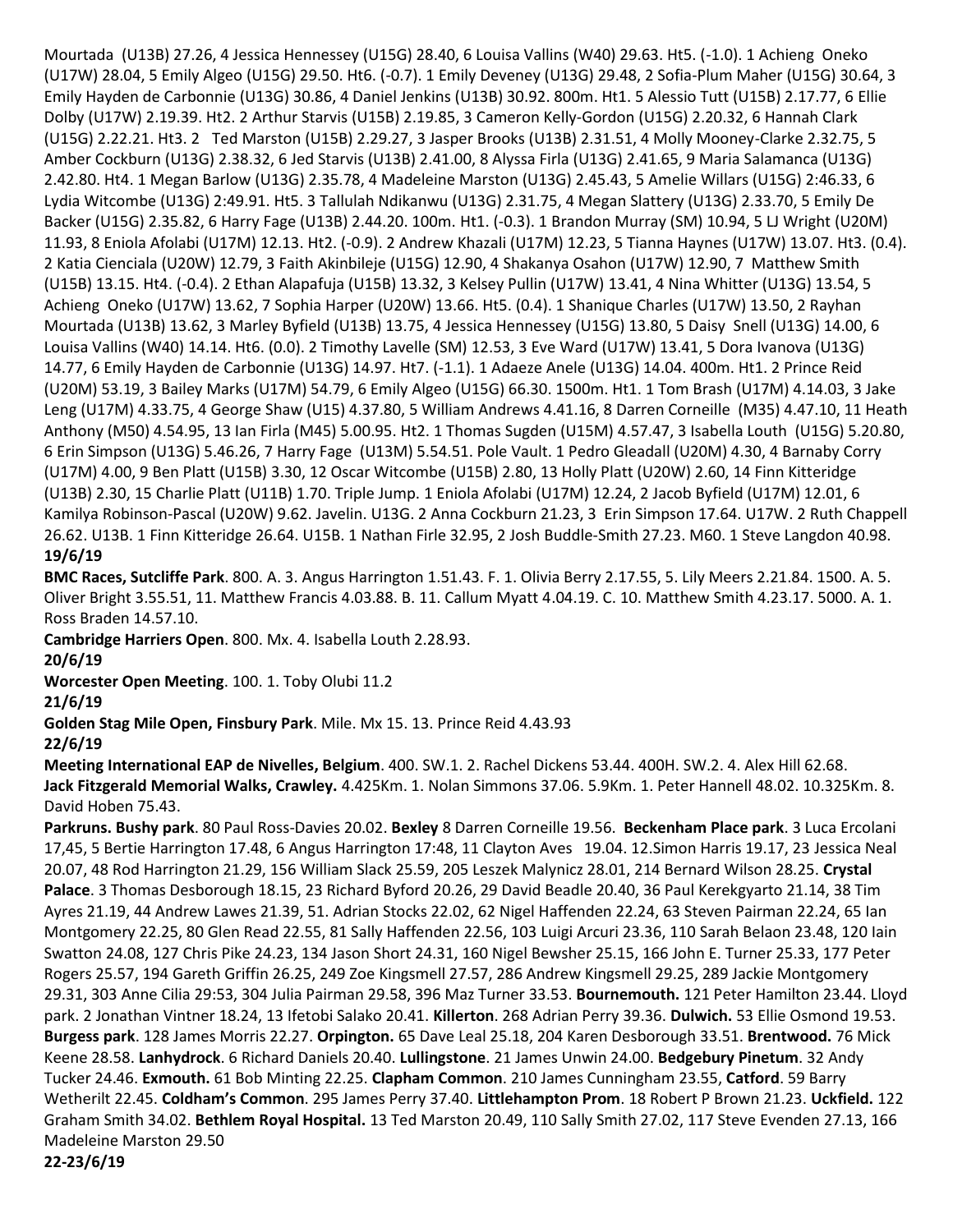**EA Under 20 and Under 23 Championships, Bedford. Under 23 Men.** 100. Ht1. 4. Korede Awe 10.89 (-1.3). Ht2. 3. Brandon Murray 11.07 (-1.0). SF3. 3. Korede Awe 10.75 (-0.4), 6. Brandon Murray 10.97. Final. 8. Korede Awe 10.95 (-1.9). 800. Ht1. 9. Joe Rogers 1.53.97. 1500. Ht1. 13. James Habergham 4.01.20. Ht2. 7. Declan Neary 3.51.91. Final. 11. Declan Neary 3.55.96. 5000. 13. Josh Schofield 15.31.48. 400H. 3. Joe Fuggle 52.99, 4. Bailey Stickings 52.99. Under 23 Women. 100. Ht1. 2. Molly Scott 12.01 (-2.2), 3. Modupe Shokunbi 12.16. SF1. 6. Modupe Shokunbi 12.34 (-2.5). SF2. 4. Molly Scott 11.95 (- 1.3). Final. 4. Molly Scott 11.99 (-2.5). 100H. Ht1. 1. Anastasia Davies 14.02 (-3.0). DQ Molly Scott. Final. 2. Anastasia Davies 13.99 (-2.2)400H. Ht1. 6. Sophie Elliss 65.00. PV. 4. Sophie Dowson 3.90. SP. 1. Divine Oladipo 15.92. DT. 1. Divine Oladipo 51.28. JT. 1. Bekah Walton 53.97. Under 20 Men. 100. Ht2. 6. Kyle Reynolds Warmington 11.55 (-1.8). Ht3. 6. Matthew Knight 11.29 (-1.9). 200. Ht2. 7. Matthew Knight 22.51 (-0.7). Ht3. 4. Jak Mensah 22.13 (-0.8). 400. Ht3. 1. Ethan Brown 48.91. Final. 1. Ethan Brown 46.44. 800. Ht2. 2. Alex Botterill 1.51.40. Final. 4. Alex Botterill 1.48.55. 400H. Ht2. 2. Alex O'Callaghan Brown 54.27. Final. 4. Alex O'Callaghan Brown 53.30. 3000s/chase. 4. Lewis Mills 9.20.01. HJ. 2=. Kelechi Aguocha 2.06. LJ. 8. Ben Sutton 6.97 (2.9). PV. 7. Pedro Gleadall 4.45. JT. 3. Pedro Gleadall 62.52. HT. 1. Ben Hawkes 73.15, 11. Sam Illsley 48.82. Under 20 Women. 100. Ht3. 1. Immanuela Aliu 11.81 (-1.6). SF1. 1. Immanuela Aliu 11.82 (-0.9). Final. 2. Immanuela Aliu 12.10 (-3.2). 200. Ht3. 1. Immanuela Aliu 24.26 (-1.7). 400. Ht2. 1. Amber Anning 53.83, 2. Louise Evans 54.13. Final. 1. Amber Anning 52.54, 2. Louise Evans 53.44. 800. Ht3. 2. Katy Ann McDonald 2.08.47. Final. 4. Katy Ann McDonald 2.06.99. 100H. Ht1. 2. Holly Mills 13.90 (-1.3), 4. Mallory Cluley 14.31. Ht2. 2. Marcia Sey 14.31. Final. 2. Holly Mills 13.83 (-3.3), 3. Marcia Sey 13.92, 7. Mallory Cluley 14.95. LJ. 1. Holly Mills 6.40, 4=. Funiniyi Olajide 6.18. PV. 8=. Lois Warden 3.35. JT. 2. Lauren Farley 44.52. HT. 8. Molly Walsh 52.14.

#### **23/6/19**

#### **Grote PrijsStad, Lokeren, Belgium**. 400H SW.2. 4. Alex Hill 63.53.

**UK Youth Development League, Premier Division Reading. Under 15 Boys**. 100. A. 3. Connor Sutton 12.0. B. 2. Dylan Carroll 12.5. 200. A. 3. Adam Islam-Medeaux 24.0. B. 6. Nathan Firla 26.5. 300. A. 4. Nathan Firla 41.4. B. 2. Kieran Blake 41.1. 800. A. 3. Matthew Smith 2.09.1. B. 2. Thomas Sugden 2.12.2. 1500. A. 4. George Shaw 4.41.0. B. 2. Arthur Starvis 4.45.3. 80H. A. 3. Oliver Robertson 12.3. B. 6. Jonathan Ellerton 15.1. HJ. A. 3. Oliver Robertson 1.50. B. 5. Matthew Smith 1.50. LJ. A. 1. Connor Sutton 5.86. B. 1. Dylan Carroll 5.07. PV. A. 1. Benjamin Platt 3.30. B. 1. Oscar Whitcombe 2.60. SP. A. 1. Brydon Duncan 12.05. B. 1. Benjamin Platt 9.77. DT. A. 2. Brydon Duncan 34.46. B. 3. Kieran Blake 22.13. JT. A. 2. Benjamin Platt 43.30. B. 2. Nathan Firla 31.98. HT. A. 4. Brydon Duncan 25.44. B. 5. George Shaw 9.32. 4x00. 2. B&B (Adam Islam-Medeaux, Kieran Blake, Benjamin Platt, Connor Sutton) 47.4. 4x300 DQ. (Connor Sutton, Nathan Firla, Matthew Smith, Adam Islam-Medeaux). **Under 15 Girls**. A. 1. Tyra Khambai-Annan 12.4. B. 1. Faith Akinbileje 12.7. N/S. A. 4. Sophie Kerr 13.5. B. 1. Emily Kerr 13.2. 200. A. 5. Tyra Khambai-Annan 26.9. B. 1. Faith Akinbileje 26.2. 300. A. 2. Cameron Kelly-Gordon 42.5. B. 1. Faith Mpassy 42.5. 800. A. 1. Imogen Hadley 2.20.1. B. 2. Olivia Wauters 2.27.9. N/S. 1. Gabriella Martin 2.28.3, 4. Isabella Louth 2.32.6. 1500. A. 2. Lily Meers 4.45.1. B. 1. Hannah Clark 4.48.7. 75H. A. 4. Abigail Smith 12.6. B. 3. Emily Algeo 13.0. HJ. A 3. Elena Duncombe 1.45. B. 4. Faith Mpassy 1.30. LJ. A. 1. Faith Mpassy 4.76. B. 1. Sophie Kerr 4.63. PV. A.-. B.-. SP. A. 1. Rianna Rennie 11.77. B. 5. Sofia Elliott 7.65. DT. A. 5. Sofia Elliott 21.87. B. Natalia O'Doherty-Veru x. JT. A. 1. Rianna Rennie 32.65. B. Emily Algeo x. HT. A. 4. Sofia Elliott 31.76. B. 5. Amelie Willars 16.6. 4x100. 2. B&B (Sophie Kerr, Faith Akinbileje, Emily Kerr, Tyra Khambai-Annan) 49.9. 4x300. 1. B&B (Cameron Kelly Gordon, Olivia Wauters, Lily Meers, Faith Mpassy) 2.58.8. **Under 13 Boys**. 100. A. 4. David Dare 12.9. B. 3. Zuriel Nwogwugwu 13.7. 100. N/S A. 3. Andrew Nikoro 14.0. B. 1. Marley Byfield 14.0. 200. A. 3. David Dare 25.7. B. 3. Rayhan Mourtada 27.2. 800. A. 5. Jasper Brooks 2.32.9. B. 3. Hendri Verster 2.37.0. N/S. 3. Jed Starvis 2.40.1, 5. Amir Dudhia 2.41.8. 1500. A. 1. Alexander Middleton 4.49.4. B. 2. Joshua Healy 5.04.4. 75H. A. 3. Rayhan Mourtada 12.7. B. 1. Andrew Nikoro 13.1. HJ. A. 4. Andrew Nikoro 1.40. B. 2=. Finn Kitteridge 1.35. LJ. A. 3. Jasper Brooks 4.54. B. Zuriel Nwogwugwu 4.49. SP. A. 5. Max Kennedy 7.12. B. 3. Finn Kitteridge 6.80. JT. A. 2. Max Kennedy 28.89. B. 2. Finn Kitteridge 26.94. 4x100. 4. B&B (Zuriel Nwogwugwu, Rayhan Mourtada, Marley Byfield, David Dare) 53.6. **Under 13 Girls**. 75. A. 3. Adaeze Anele 10.4. B. 1. Nina Whitter 10.4. N/S. A. 1. Alexia Moren-Rosado 11.0. B. 2. Emily Hayden De Carbonnieres 11.3. 150. A. 3. Nina Whitter 20.2. B. 2. Adaeze Anele 20.6. 800. A. 2. Emily Deveney 2.29.4. B. 1. Tallulah Ndikanwu 2.29.8. N/S. 1. Amber Cockburn 2.35.6. 3. Alyssa Firla 2.42.4. 1200. A. 2. Molly –May Mooney-Clarke 3.58.2. B. 1. Megan Slattery 4.01.9. 70H. A. 4. Amber Cockburn 12.7. B. 2. Daisy Snell 12.0. HJ. A. 1. Nina Whitter 1.45. B. 1. Daisy Snell 1.35. LJ. A. 2. Daisy Snell 4.58. B. 3. Alyssa Firla 3.50. SP. A. 5. Islay Pearson 6.73. B. 4. Erin Simpson 5.36. JT. A. 4. Amber Cockburn 22.02. B. 3. Islay Pearson 12.34. 4x100. 2. B&B. (Daisy Snell, Adaeze Anele, Alexia Moren-Rosado, Nina Whitter) 53.2. Match. 1. B&B 568.5, 2. Havering 558, 3. Reading 553, 4. Tonbridge 435.5, 5. Croydon 387, 6. Herne Hill 304. After 3 matches. 1. B&B 17 (1636), 2. Reading 15 (1666.5), 3. Havering 12 (1513), 4. Tonbridge 10 (1427.5), 5. Croydon 6 (1164.5), 6. Herne Hill 3 (1031.5).

## **24/6/19**

**SCVAC Kent Masters League, Ashford. Women Div 1**. W35. 400. A. -. B.-. 3000. A. -. B.-. 4X400. -. HJ. -. TJ. -. HT. -. W50. 400. 5. Maz Turner 120.9. 3000. -. HJ. 4. Jackie Montgomery 1.10. TJ. 3. Jackie Montgomery 6.84. HT. 4. Jackie Montgomery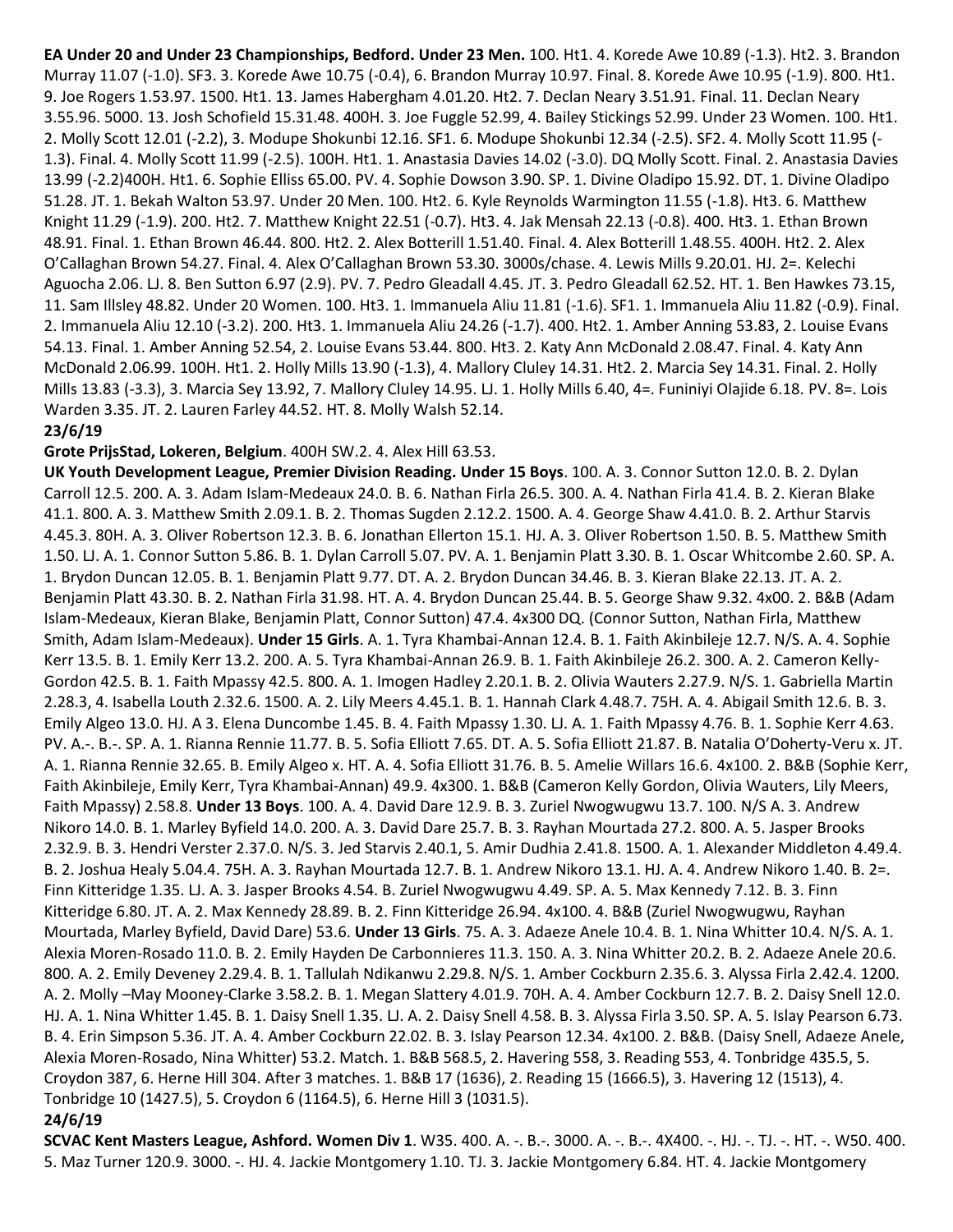16.97. W60. 3000. 4. Maz Turner 18.23.3. HJ.-. Match. 1. Tonbridge 6 (81), 2. Dartford 5 (69), 3. Cambridge 4 (60), 4. Swanley 3 (29), 5. Paddock Wood 2 (19), 6. B&B 1 (15). Overall. 1. Tonbridge 23.5 (293), 2. Dartford 19.5 (261), 3. Cambridge Harriers 15 (199), 4. B&B 10 (125), 5. Paddock Wood 8 (98), 6. Swanley 8 (93). **Men. Div Two**. M35. 100. A. 1. Blair Wilson 55.2. B. 2. Dan Marks 59.6. N/S. Darren Corneille 60.1, Steve Hough 69.8. 3000. A. 1. Alex Gibbins 9.23.9. B. 1. Ian Firla 10.31.9. 4x400. 1. B&B (Blair Wilson, Dan Marks, Alex Gibbins, Darren Corneille) 3.54.4. PV. 1. Roger Platt 2.70. TJ. 1. Blair Wilson 10.84. HT. 3. Roger Platt 11.17. M50. 400. Clem Leon 65.4. 3000. 7. John Turner 13.50.1. PV. 2. Alan Hardy 2.20. TJ. 2. Clem Leon 9.76. HT. 5. Clem Leon 12.44. M60. 3000. 1. Ken Daniel 12.44.5. HT. 2. Richard Coe 17.48. Match 1. B&B 87, 2. Ashford 77, 3. Paddock Wood 66, 4. Bexley B 44, 5=. Dartford B and Sevenoaks 38, 7. Swanley 21. Overall. 1. B&B 25 (300.5), 2. Ashford 25 (296), 3. Paddock Wood 22 (284), 4. Sevenoaks 14.5 (175), 5. Swanley 9 (143.5), 6. Dartford B 8.5 (132), 7. Bexley B 8 (141)

## **26/6/19**

**Kent 3000/10,000 metre championships inc Dartford Open Meeting.** 200. R6. 4. Laura Brown 27.71. 3000. 4. Jessica Neal 10.52.07.

**Parris Handicap, Hayes.** 1 Bernie Bater 29.16 (clock time) 22.01 (net time), 2 Luigi Arcuri 29.36 (22.21), 3 Will Brindley 29.50 (21.05), 4 Clayton Aves 29.53 (19.08), 5 Steve Evenden 30.01 (19.46), 6 Heath Griffin 30.05 (21.05), 7 Dave Beadle 30.06 (21.06), 8 Dave Leal 30.13 (23.28), 9 Mark Compton 30.28 (24.58), 10 Glen Read 30.31 (22.01), 11 Steve Pairman 30.33 (20.03), 12 Damian Hayes 30.44 (20.29), 13 Marco Arcuri 30.47 (17.47) 1st M, 14 Paul Sharpe 30.58 (18.43) 2nd M, 15 George Collins 31.03 23.03, 16 Chris Pike 31.04 (23.19), 17 Roger Beswick 31.16 (18.46) 3rd M, 18 Graham Coates 31.27 (26.57), 19 Maz Turner 31.43 (31.38) 2nd L, 20 Zoe Kingsmell 31.52 (25.37) 1st L, 21 John Turner 32.03 (24.48), 22 Mark Ellison 32.12 (22.12), 23 Tim Ayres 45.00 (34.30), 24 Stuart Cullum 45.00 (35.00).

**University Of Birmingham v Harvard & Yale Ivy League match, Birmingham**. 1500. 4. Charlie Davis 4.02.13. **Lee Valley Four Fest Open**. 100. SM. 1.1. 4. Brandon Murray 10.64 (4.0). 1.2. 6. Brandon Murray 10.74 (2.6). 200. SM. 1. 7. Joe Fuggle 22.00 (3.2).

**Hercules Wimbledon Night of 3000 metres**. R9. 8. Ross Braden 8.29.66.

## **29/6/19**

**BMC Meeting, Watford. Men.** 800. B. 3. Alex Botterill 1.48.74. D. 5. Angus Harrington 1.50.40. F. 1. Joe Rogers 1.53.46. G. 2. Oliver Bright 1.52.99. 3000. 9. Declan Neary 8.15.10. Under 20s 3000. 21. Lewis Mills 9.03.18. Women. 800. B. 7. Katy Ann McDonald 2.05.47.

**Herne Hill Harriers Open Meeting, Tooting Bec.** 100. R3. 4. Kyron Morgan 11.90 (2.0), R14. 3. Timon Thomson 14.25. R18. 2. Alyssa Firla 14.46. R19.1. India Weekes 13.8. 200. R11. 2. India Weekes 28.73. R13. 2. Timon Thomson 30.10. 300. U15s. 2. Nathan Firla 41.54, 3. Cameron Kelly Gordon 41.68, 4. Parris French 44.17. 800. RD. 5. Ian Firla 2.22.99. RF. 1. Tallulah Ndikanwu 2.31.55, 4. Laura Tunali-Flynn 2.35.25. RG. 5. Luciana Smith 2.44.3. 1500. R2. 8. Olivia Magee-Brown 6.01.76. R3. 5. Alyssa Firla 5.54.89. 3000. 10 Anwen Thomas 10.28.63. HJ. U15G. 4. Tallulah Ndikanwu 1.25. LJ. U13G. 2. Alyssa Firla 3.75. JT U15. 2. Nathan Firla 30.93.

**Dartford Harriers Open.** 200. MX6. 4. Laura Brown 27.71. 3000. 4. Jessica Neal 10.52.07.

**Parkruns. Bushy**. 90 Paul Ross-Davies 19.45. **Bromley**. 22 Paul Kerekgyarto 20.28, 159 Andy Tucker 25.02, 164 Chris Swinfen 25.17, 521 Adrian Perry 38.18. **Bexley**. 2 Marco Arcuri 18.32, 85 Chris Pike 24.49, 281. George Collins 33.36, 334 Zoe Kingsmell 37.18. **Beckenham Place park**. 3 Paul Sharpe 18.24, 6 Clayton Aves 18.56, 85 William Slack 25.57, 108 Steve Evenden 26.53, 127 Leszek Malynicz 27.58, **Bath Skyline**. 35 James Unwwin 22.49. **Bournemouth**. 136 Peter Hamilton 24.04. **Whitstable**. 11 Jessica Keene 20.12 (1st woman), 147 Mick Keene 28.05. **Riddlesdown**. 26 Mark Ellison 22.53. **Gunpowder.** 113 Graham Smith 35.36. **Dulwich**. 75 Nigel Haffenden 21.29, 89 Sally Haffenden 21.51, 135 James Morris 22.59. **Orpington.** 76 Dave Leal 26.46, 155 Karen Desborough 34.16. **Homewood**. 24 Zoe Wood 24.57. **Chipping Sodbury**. 15 Ellie Osmond 20.02 (1st woman). **Lanhydrock**. 6 Richard Daniels 20.39. **Lullingstone.** 10 Robert Perry 24.42. **Dartford Heath**. 7 Neil Ayrton 20.24. **Worthing.** 76 Robert Brown 21.51. **Exmouth.** 69 Bob Minting 22.46. **Catford.** 43 Barry Wetherilt 23.00. **Bethlem Royal Hospital**. 20 Jane Bradshaw 21.20 (1st woman), 21 Nick Barber 21.26, 28 Rod Harrington 22.29, 32 Ted Marston 22.44, 43 Ian Montgomery 24.29, 89 Jackie Montgomery 29.42.

## **29-30/6/19**

## **Bauhaus Junior Gala Invitation.**

Under 20 Men. Hammer. 2. Ben Hawkes 69.50. Under 20 Women. 100. Ht1. 2. Immanuela Aliu 11.73. 200. Ht1. 4. Holly Mills 24.13 (1.7). 100H. 2. Holly Mills 13.56 (-0.6). Ht3. 1. Holly Mills 13.58. Long Jump. 1. Holly Mills 6.51 (0.6). Javelin. 9. Holly Mills 32.95.

## **30/6/19**

**IAAF Diamond League, Palo Alto, CA. USA**. 200. 3. Dina Asher Smith 22.42 (1.9)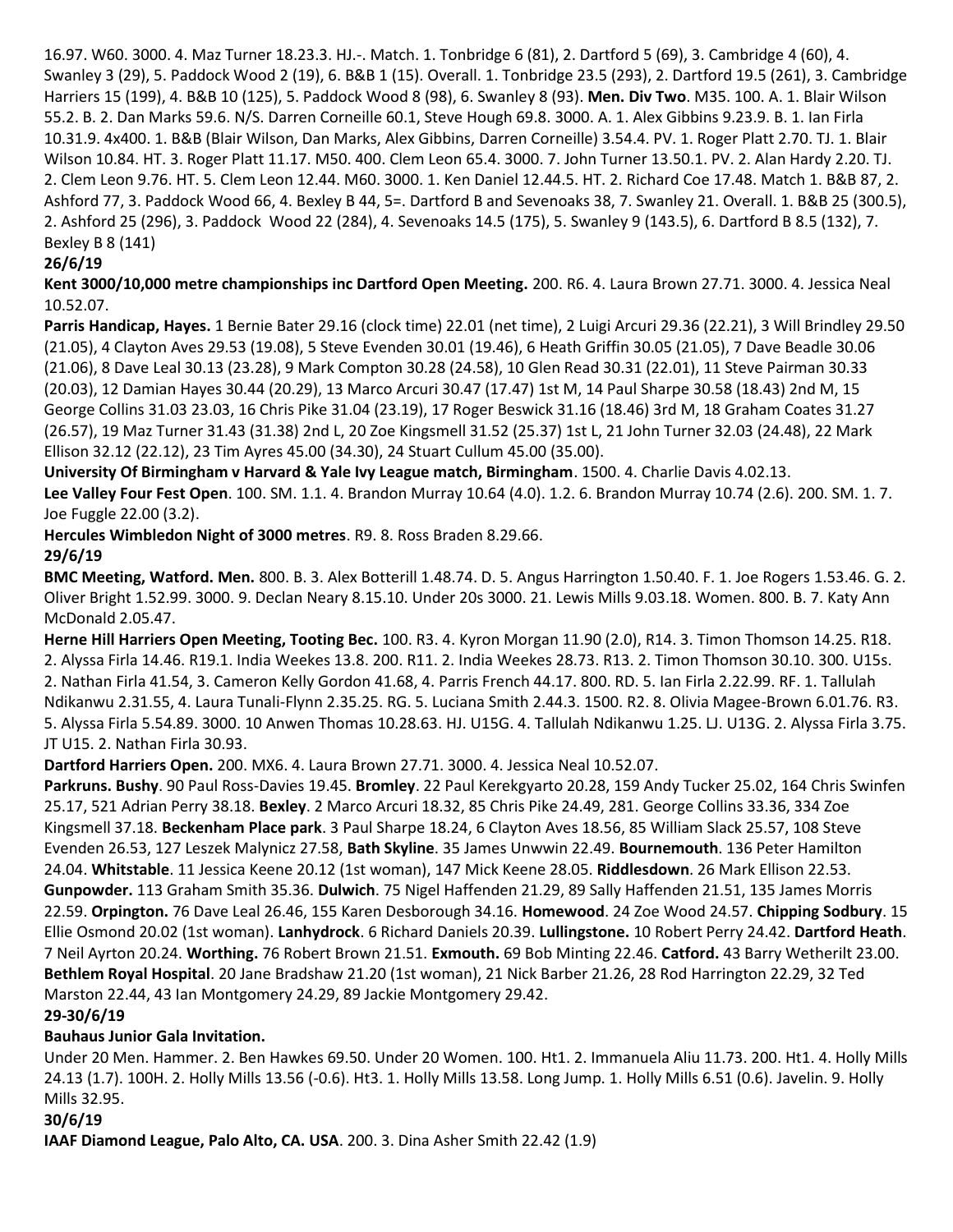**UK Athletics Youth Development League Upper Age Group Southern Premier Division, Allianz Park. Under 20 Men**. 100. A. 4. Matthew Knight 10.90 (3.0). B. 1. Kyle Reynolds-Warmington 11.04 (3.4). N/S. 1. Jak Mensah 1.18 (-1.5), 2. Chizute Ogbedeh 11.35. 200. A. 1. Ethan Brown 21.98 (-1.0). B. 1. Jak Mensah 22.10 (1.1). N/S. 1. Chizute Ogbedeh 23.01 400. A. 2=. Angus Harrington 50.09. B. 1. Myles Xavier 51.34. 800. A. 3. Matthew Francis 1.59.73. B. 3. Henry Fisher 2.04.39. 1500. A. 1. Oliver Bright 4.03.50. B. 4. Ifetobi Salako 4.42.16. 3000. A. 2. Callum Myatt 8.52.77. B. 2. Tom Brash 9.31.43. 110H. A. 1. Joshua Watson 14.74. B. 1. Pedro Gleadall 15.54. 400H. A. 2. Joshua Watson 56.73. B. 2. Eniola Afolabi 61.30. 2000s/chase. A. 3. Henry Fisher 9.26.49. B.-. HJ. A. 1. Kelechi Aguocha 2.00. B. 1. Harrison Thorne 1.95. LJ. A. 1. Ben Sutton 6.96. B.-. TJ. A. 5. Joshua Gbagbo 12.31. B.-. PV. A. 1. Pedro Gleadall 4.50. B.-. SP. A. 2. Nathan Bushnell 12.95. B.-. DT. A. 1. Nathan Bushnell 42.17. B.-. N/S. Sam Illsley 36.47. JT. A. 1. Angus Harrington 45.55, B. 1. Coleman Corry 39.86. HT. A. 3. Sam Illsley 50.01. B. 3. Charlie Short 39.18. 4x100. 1. B&B. (Chizute Norbert Ogbedeh, Jak Elliott, Matthew Knight, Kyle Reynolds-Warmington) 42.68. 4x400. 1. B&B (Myles Xavier, Pedro Gleadall, Matthew Knight, Ethan Brown) 3.26.78. **Under 20 Women**. 100. A. 3. Katia Cienciala 12.68 (1.2). B. 1. Mallory Cluley 12.47 (-1.7). N/S. 2. Mhairi Brooks 12.91 (3.7), 3. Achieng Oneko 13.11. 200. A. 6. Katia Cienciala 27.59 (2.8). B. 3. Mhairi Brooks 27.43 (0.4). 400. A. 3. Zakia Mossi 59.97. B. 3. Natasha Bennett 61.27. 800. A. 5. Grace Scopes 2.33.80. B. 1. Tola Pearse 2.25.78. 1500. A. 2. Millie Smith 4.53.59. B. 2. Amy Leach 5.09.27. 3000. A. 3. Amy Leach 11.37.68. B. -. 100H. A. 1. Mallory Cluley 14.12 (0.4). B. 1. Zoe Austridge 15.38 (0.4). 400H. A. 2. Stephanie Fisher 68.16. B. 3. Holly Platt 77.37. 1500s/chase. A. 4. Holly Platt 6.40.10. B. -. HJ. A. 3. Danielle Hopkins 1.60. B. 1. Zoe Austridge 1.45. LJ. A. Funminiyi Olajide 5.66. B. 1. Zoe Martial 5.02. TJ. A. 3. Funminiyi Olajide 12.21. B. 3. Zoe Austridge 10.15. PV. A. 1. Lois Warden 3.30. B. 1. Holly Platt 2.75. SP. A. 2. Hannah Macaulay 11.22. B.-. DT. A. 2. Hannah Macaulay 37.99. B. 3. Molly Walsh 23.65. JT. A. 1. Lauren Farley 42.70. B. 1. Danielle Hopkins 22.57. HT. A. 2. Molly Walsh 53.22. B. 2. Hannah Macaulay 22.90. 4x100. 2. B&B (Katia Cienciala, Mallory Cluley, Eve Ward, Mhairi Brooks) 49.72. 4x400. 3. B&B (Natasha Bennett, Francesca Evered, Zakia Mossi, Stephanie Fisher) 4.04.71. **Under 17 Men**. 100. A. 1. Jeriel Quainoo 10.91 (1.2). B. 6. Nathan Huggins 12.30 (-0.6). 200. A. 1. Jeriel Quainoo 21.75 (-0.1). B. 1. Reece Nelson 22.90 (0.1). 400. A. 1. Oliver Briars 50.27. B. 2. Paulo Belchior 54.32. 800. A. 2. Samuel Reardon 1.58.15. B. 4. Bailey Marks-Belaon 2.11.15. 1500. A. 2. Pablo Seema Roca 4.15.62. B. 1. Tom Brash 4.18.75. 3000. A. 3. William Andrews 10.05.65. B. 2. Justin Strover 10.30.04. 100H. A. 3. Oliver Early 14.30. B. 5. Abiola Afolabi 18.51. 400H. A. 4. James Gregory 63.74. B. 1. Jacob Byfield 61.27. 1500s/chase. A. 3. Jake Leng 5.05.02. B. 1. Frederick Georgiou 5.11.13. HJ. A. 5. James Gregory 1.55. B.-. LJ. A. 3. Oliver Early 6.20. B. -. TJ. A. 4. Eniola Afolabi 12.12. B. Jacob Byfield NM. PV. A. Barnaby Corry 4.20. B. 2. Oliver Early 2.75. N/S. 1. Sam Reardon 2.75. SP. A. 3. Dillon Claydon 12.68. B. 2. Satvik Chaganti 10.80. DT. A. 1. Dillon Claydon 43.99. B. 1. Barnaby Spear 37.41. JT. A. 2. Dillon Claydon 39.59. B.-. HT. A. 1. Nathan Bushnell 50.17. B. -. 4X100. 1. B&B (Nathan Huggins, Oliver Briars, Reece Nelson, Jeriel Quainoo) 43.82. 4X400. 1. B&B (Samuel Reardon, Oliver Bright, Paulo Belchior, Oliver Briars) 3.33.70. **Under 17 Women**. 100. A. 3. Zsiriah Thomas 12.36 (3.8). B. 1. Tianna Haynes 12.45 (0.9). 200. A. 2. Tianna Haynes 26.45. B. Shakanya Osahon 26.68. 300. A. 5. Kelsey Pullin 43.13. B. 3. Francesca Evered 44.51. 800. A. 3. Ellie Dolby 2.20.94. B. 2. Daniella Harper 2.28.97. 1500. A. -. B. -. 3000. A. -. B.-. 80H. A. 4. Shakanya Osahon 11.98. B. 1. Ruby Bridger 11.99. 300H. A. 2. Kelsey Pullin 46.94. B. 4. Ella Brown 50.80. 1500s/chase. A. 1. Ailhbe Barnes 5.15.13. B. 1. Olivia Berry 5.21.25. HJ. A. 2. Ruby Bridger 1.55. B.-. LJ. A. 3. Claudia Baker 5.29. B. -. TJ. A. 4. Stephanou 9.30. B.-. PV. A. 4. Achieng Oneko 2.30. B.-. SP. A. 1. Nana Gyedu 14.90. B. 2. Titobioluwa Akinrele 8.60. DT. 4. Titobioluwa Akinrele 32.72. B.-. JT. A. 3. Ruby Bridger 28.83. B. -. HT. A. 5. Titobioluwa Akinrele 24.36. B. -. 4X100. 2. B&B (Achieng Oneko, Tianna Haynes, Shakanya Osahon, Zsiriah Thomas) 49.09. 4x300. 1. B&B (Kelsey Pullin, Shakanya Osahon, Ellie Dolby, Holly Mpassy). 2.49.22. Match. 1. B&B 811.5, 2. Shaftesbury Barnet 717, 3. Windsor Slough Eton & Hounslow 575.5, 4. Havering 555.5, 5. Reading 512, 6. Crawley 506.5. After 3 matches. 1. B&B 17 (2340.5), 2. Shaftesbury Barnet 16 (2267), 3. Windsor Slough Eton & Hounslow 12 (1873), 4. Crawley 6 (1503), 5. Havering 6 (1495), 6. Reading 6 (1435.5). **Jim Sharlott Walks, Abbey Park.** 10km. 13. Roger Michell 64.43.

#### **100 years ago in 1919**

The June Gazette states that until October it will consist of four pages "unless there are many great doings by our members in golfing, cricket and swimming circles necessitating extra space to retail their special feats."

Major A. L. Girdler M.C., writing from France, tells us he will be home … quite soon, and hopes to be able to put in some good times at Headquarters next cross country season. From what we know of him he will probably be a useful supporter *after* the runs"

"We congratulate the Commercial Union Athletic Club upon their acquisition of their fine new ground at Elm Lane Catford, and upon the success attending the opening Athletic Meeting on Saturday June 21."

#### **75 years ago in 1944**.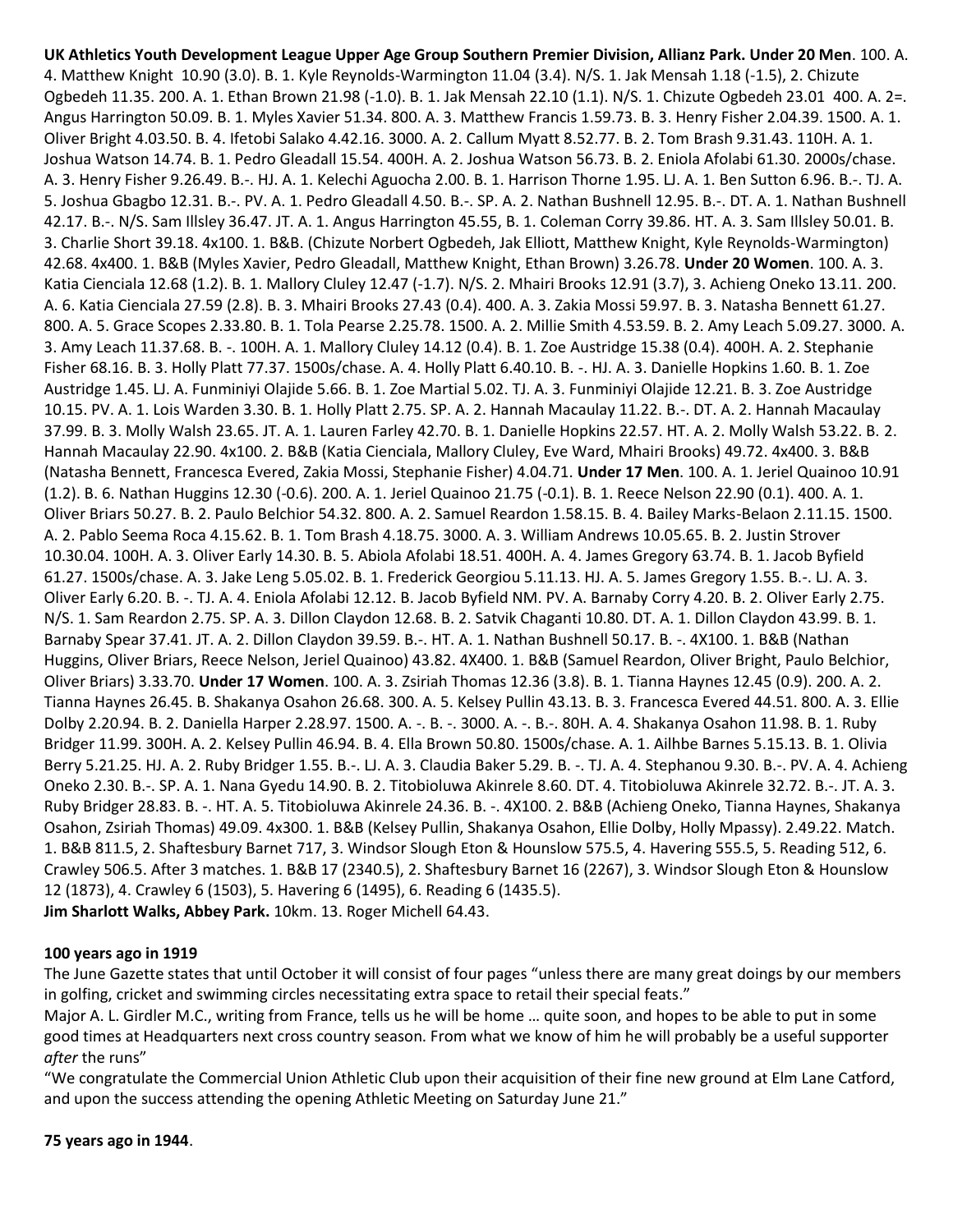The Hon Treasurer "reports removal of his office to the Summer House. Here he is near the mushroom bed and air raid shelter, and during alerts he acts as spotter for the family (one wife) and is in a position to dive for cover. None of this needs deter you from sending in your subscriptions and donations to the Club Funds. The postman delivers to the door of the shelter, which acts as a strong room if the rush of cheques get a bit overwhelming… Some of the funds look as though they took a trip to Normandy on D day and got a bit seasick".

"Don Gillate send greetings to his pals from Normandy where he says he is "safely installed" after a delightful crossing. He adds "so far it has been a comparative picnic, but I think the beer and skittles department will soon be closing down."" "It is with much regret that we announce the death of our member Captain Frederick Scholes, who was killed in the fighting in Normandy, where he went into action on D Day. He was 31 years of age and in the Intelligence Corps, and for about 18 months had been with a famous Airborne Division" A letter from S. A. Field, who had been in contact with Scholes before his death, states "He was a popular officer in a magnificent division… So far I have been able to ensure that his grave is well tended. Early on I had a wreath placed on it inscribed as from "the Blackheath Harriers.""

Also killed in action is Major Hugh Aitchison of the London Scottish regiment.

"It was grand to have news again of our member A. J. Gurney. He was a prisoner in Italian hands and his relatives had had no word from him since last September, until a welcome airgraph from an ex P.O.W. Camp in Italy gave glad tidings he was safe. It seems he has had a pretty rough time, having escaped twice and been recaptured before at last making a successful getaway."

"Through his father we have received some notes of the experiences of "Tommy" Atkins in a Japanese prison from Dec 19 1941 till he was released on parole in March 1942. During this time he was incarcerated in a cage consisting of a wooden platform raised about two feet from the ground, 19 feet by 10 feet, two sides having four inch wooden bars with intervening spaces of about an inch. Some 39 people were locked in this cell, not permitted to speak, without shoes, and unable to lie down properly during the coldest part of the year. Here in filth and squalor, without proper food, sanitation or warmth, the prisoners squatted the time away… He was arrested in the first instance owing to his popularity in Shanghai and his activity in all British interests"

"Frank Pearce has recently been called up, so the war should soon finish"

"The remarkable performance of S. C. Wooderson on June 24 at Manchester deserves very special mention in our records. Our famous member, running in a mile handicap off scratch, achieved the superlative time of 4 mins. 12.8 secs, which may well be the fastest time of the year, and which would have won most A.A.A. Championships."

"Congratulations to C.O. Davies, who was ordained on June 4 by the Bishop of Rochester, and who has taken up work at Holy Trinity Church, Lamorbey, Sidcup.

#### **50 years ago in 1969**

The Club are well beaten in the Kinnaird Trophy at Chiswick but "one bright spot in the afternoon for the Blackheath team was the innovation of the "mobile-bar" ably run by Messrs Taylor and Ross. It can only be hoped that this might stimulate more support at future meetings". However, the following week the Club win for the first time the Sward Trophy (for field events) at Crystal Palace thanks to the efforts of Tony Wadhams, Les Jones, Peter Hudson, Bob Harker, Barry Shapcott, Trevor Walhen, and Mike Turner. The margin of victory is half a point from Birchfield. On hearing the result an official was heard to remark "Fancy a Cross Country club winning it." Bob Richardson finishes in 10<sup>th</sup> place in an invitation 10,000 metre race in 29.06.0. Five days later he finishes 2<sup>nd</sup> to Gaston Roelants in a 10000 metre race in Rennes in a time of 28.36.0. Subsequently both Tony Wadhams and Graham Hamlyn are selected to represent Great Britain at triple jump in a match against Czechoslovakia.

John Watts improves his Singapore All Comers Record in the discus to 175' 1".

The Gazette records the death of "Tommy" Atkins who after service in the first world war "spent most of his working life in Shanghai where he might almost have been described as the Club's official representative in the Far East. Whenever it became known that a member was bound for those parts, advance notice was always sent to "Tommy" who never failed to meet the newcomer, welcome him and do all possible to make him at home… The pewter tankards which grace the shelf over the bar at Hayes were presented by him". Also recorded is the passing of Field Marshall the Earl Alexander of Tunis, "one of Britain's most eminent and respected dignitaries" who was once a Club member.

On the roads the Club finishes in 5<sup>th</sup> place in the Polytechnic Marathon courtesy of A Domleo 4<sup>th</sup> 2.29.14, A Mandeville 11<sup>th</sup> 2.38.23, and A Davis 28<sup>th</sup> 2.46.13. Davis is back in action the following week placing 4<sup>th</sup> in the Margate 10 in 53.06. With Ian Wilson 2<sup>nd</sup> in 51.15 and Ted Pepper 7<sup>th</sup> in 54.00 the Club wins the team race and the "B" team are 6<sup>th</sup>.

**25 years ago in 1994.**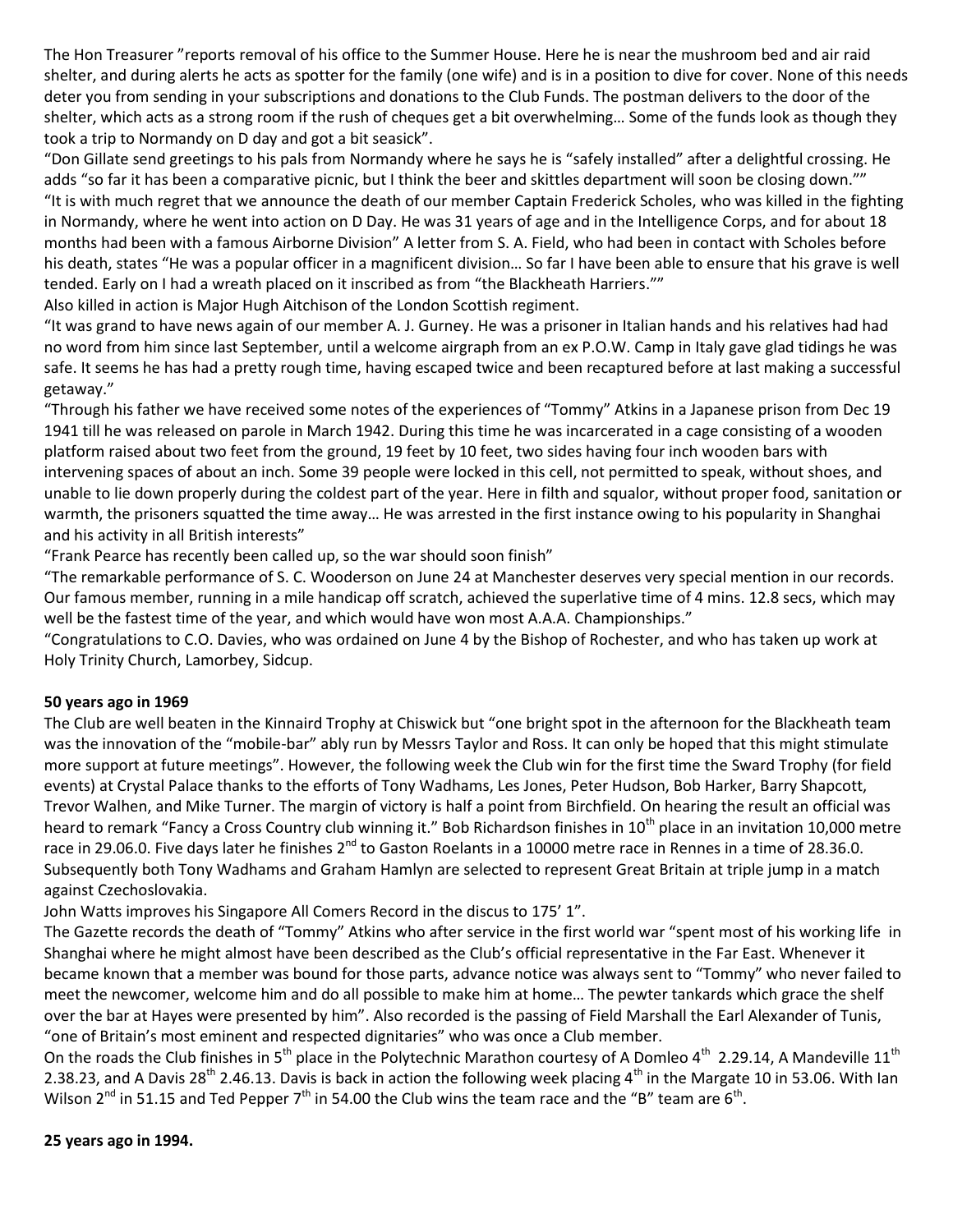The British League team are in one of the two promotion places in Division Two as they look to return the top flight. They finish  $3<sup>rd</sup>$  in the second fixture at Wolverhampton. There are wins for Lee Newman in the discus (55.90) and Peter Yates in the javelin (69.32). The Club also field three teams in the Southern Mens League on the same day at Basildon, Camborne in Cornwall, and Copthall.

Lee Newman is back in action the following day at the AAA's v Loughborough v GB Students match (the Loughborough International that is now). Jason Mulcahy and Jamie Quarry also compete both days.

The Club win the 2<sup>nd</sup> National Junior Athletics League match of the season in Stretford, Manchester. The fixture takes place on the same weekend as the County Schools and the AAA Championships which presents a few logistical problems in the days before mobile phones! The first coach pickup is at Deangate, mid afternoon Saturday, where the Kent Schools champs are taking place. From there it's off to Jenny Jackson's house in Beckenham to pick up a pole before heading to the Clubhouse in Hayes. Next we visit Wormwood Scrubs where we collect athletes who have competed in the London Schools. Then it's full speed to Manchester while we watch the AAA's Championships which Chris Wada has recorded on video. After hitting roadworks we reach the hotel at 11.30 but they've kept the bar open…. In the match the next day there are A string wins for Michael Champion, Steve Timmins, John Marks, John Jackson, David Gilkes, Sam Bobb and Matt Bundock. Alex Gibbins sets a pb in the 1500 and Mensah Elliott runs his first 110 hurdles timing 18.9. Eight years later he represents England in the event at the Commonwealth Games.

At the AAAs Championships there are silver medals for Debbie Marti (high jump) and Myrtle Augee (shot) plus bronze medals for Noel Levy (400 hurdles) and Lee Newman (shot). Others in action include Junior Captain and future President Julian Golding plus current Club Record holders Mark Steinle and Dave Lee.

Spencer Newport wins the 5000 metres at the South Of England Championships. Debbi Marti wins the high jump and Lisa Thompson the 800.

#### **20 years ago in 1999.**

Mark Steinle wins the 1/2Marathon Enschede in Holland in 63.27. Cliff Keen wins the Canterbury Half Marathon in 75.42. The Gazette reports the Blackheath website has received more than 60,000 hits and has been viewed in 37 countries. "we are going to completely redesign the site and make it more immediate, with E Commerce, web cameras, coaches tips and challenges etc. It can be as demanding and as rich as our imagination"

At the British League Division One match at Birmingham there are wins for Spencer Newport in the 5000 in 14.18.44, and Mark Findlay in the 100 in 10.71.

Julian Golding is third for Great Britain in the 200 metres at the European Cup in Paris, and is part of the winning 4x100 metres team.

Emeka Udechuku wins the South Of England discus title with a distance of 60.23.

At the Southern Counties VAC Championships at Collingdale Gordon Hickey breaks the British Record for the M65 Shot.

#### **15 years ago in 2004**

Amir Williamson and Michael Whitehouse receive call ups to the Great Britain Junior team after their silver medals in the hammer and high jump at the AAAs Under 20 championships at Bedford. There is also a bronze medal for Robert Bain in the 10,000 walk.

Fabian Collymore wins silver in the under 23 200 and bronze in the 100.

At the British Masters there are golds for Allan Williams (M50 Pole vault), Colin Brand (M65 Javelin), Jim Day (M70 pole vault and high jump), and Gordon Hickey (M70 shot).

Michael Skinner wins the 1500 metres at the South Of England Senior Championships.

Fabian Collymore wins the 100 and 200 metre titles at the Welsh Championships.

Blackheath & Bromley make it three wins out of three in the Southern Womens League match at Norman Park. Myrtle Augee returns to competition after a two year break and wins the shot with 13.01 off no training. In the under 15s Shaunagh Brown wins all three throws.

### **10 years ago in 2009**

Shaunagh Brown (discus) and Lorraine Ugen (long jump) secure selection for the European Junior Championships in Serbia with victories at the AAAs Under 20 Championships. There are also Club records for Serita Solomon in the 100 hurdles and Alex Bruce Littlewood in the 3000 steeplechase.

The Club's athletes win six gold medals at the South Of England Senior and Under 20 Championships. In the seniors James Alaka takes the 200 title and Rachel Arnheim the pole vault on countback from Liz Hughes. In the under 20s wins come from